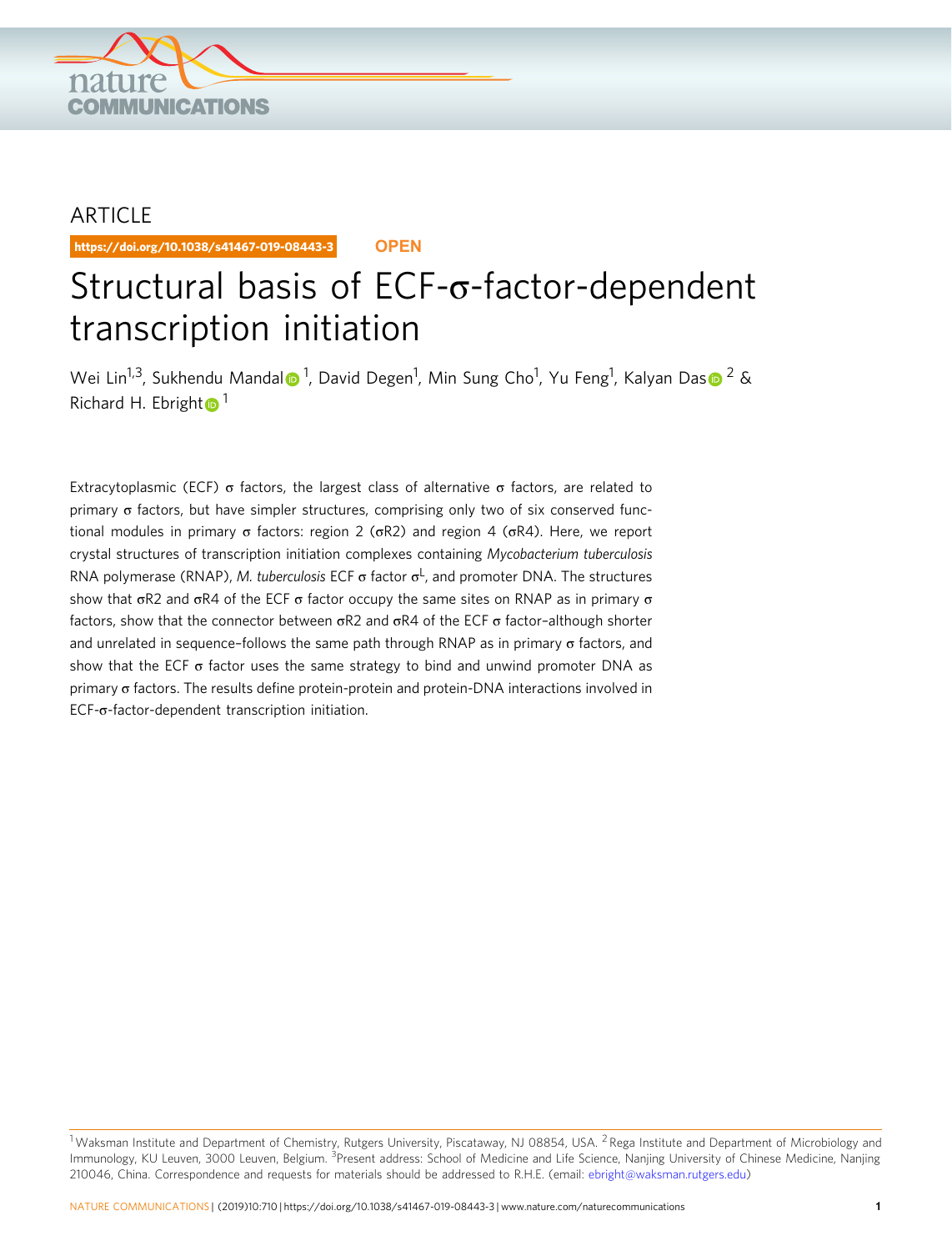B acterial transcription initiation is carried out by an RNA polymerase (RNAP) holoenzyme comprising RNAP core enzyme and a σ factor<sup>[1](#page-12-0)</sup>. Bacteria contain a primary σ factor (group-1 σ factor;  $\sigma^{70}$  in *Escherichia coli*;  $\sigma^{A}$  in other bacteria) that mediates transcription initiation at most genes required for growth under most conditions and sets of alternative σ factors that mediate transcription initiation at sets of genes required in certain cell types, developmental states, or environmental conditions<sup>[1](#page-12-0)</sup>.

Group-1 σ factors contain six conserved functional modules: σ regions 1.1, 1.2, 2, 3, 3/4 linker, and 4 (σR1.1, σR1.2, σR2, σR3, σR3/4 linker, and σR4; Fig. [1](#page-12-0)a)<sup>1</sup>. σR1.1 plays a regulatory role, inhibiting interactions between free, non-RNAP-bound, σ and DNA. σR1.2, σR2, σR3, and σR4 play roles in promoter recognition. σR2 and σR4 recognize the promoter -10 element and the promoter -35 element, respectively, and σR1.2 and σR3 recognize sequences immediately downstream and immediately upstream, respectively of the promoter -10 element. The σR3/4 linker plays multiple crucial roles<sup>[2](#page-12-0)–[11](#page-12-0)</sup>. The  $\sigma$ R3/4 linker connects  $\sigma$ R2 to  $\sigma$ R4; the σR3/4 linker enters the RNAP active-center cleft, where it interacts with template-strand ssDNA of the unwound transcription bubble, pre-organizing template-strand ssDNA to adopt a helical conformation and to engage the RNAP active center, thereby facilitating initiating-nucleotide binding and de novo transcription initiation; and the σR3/4 linker exits the RNAP active-center cleft by threading through the RNAP RNA exit channel. Before RNA synthesis takes place, the σR3/4 linker serves as a molecular mimic of RNA, or molecular placeholder for RNA, through its interactions with template-strand ssDNA and the RNAP RNA exit channel. As RNA synthesis takes place, the σR3/4 linker then is displaced—off of template-strand ssDNA and out of the RNAP RNA exit channel—driven by steric interactions with the 5′-end of the nascent RNA. The σR3/4 linker must be displaced from template-strand ssDNA during initial transcription; this requirement imposes energy barriers associated with initial-transcription pausing and abortive initiation. The σR3/4 linker must be displaced from the RNAP RNA exit channel during the transition between initial transcription and transcription elongation; this requirement imposes energy barriers that are exploited to trigger promoter escape and to transform the transcription initiation complex into the transcription elongation complex.

Crystal structures of RNAP holoenzyme and transcription initiation complexes containing group-1  $\sigma$  factors define the protein–protein and protein–nucleic acid interactions involved in group-1-σ-factor-dependent transcription initiation, and extensive biochemical and biophysical characterization defines the protein–protein and protein–nucleic acid interactions and mechanisms involved in group-1-σ-factor-dependent transcrip-tion initiation<sup>[2](#page-12-0),[3,6,7](#page-12-0),[12](#page-12-0)-[19](#page-12-0)</sup>.

Alternative σ factors—with the exception of the alternative σ factor mediating the response to nitrogen starvation ( $\sigma^{54}$  in E. coli;  $\sigma^{N}$  in other bacteria)<sup>[20,21](#page-12-0)</sup>—are members of the same protein family as group-[1](#page-12-0) σ factors<sup>1</sup>. Group-2 and group-3 alternative σ factors are closely related in structure to group-1 σ factors, lacking only functional modules σR1.1 (in group-2 σ factors) or σR1.1 and σR1.2 (in group-3 σ factors). The close structural similarity of group-2 and group-3 σ factors to group-1 σ factors, together with crystal structures of transcription initiation com-plexes containing group-2 σ factors<sup>[22](#page-12-0)</sup>, facilitates an understanding of the mechanism of group-2- and group-3-σ-factor-dependent transcription initiation.

Group-4 alternative σ factors—also referred to as "extracytoplasmic σ factors" (ECF σ factors), based on functional roles in response to cell-surface and other extracytoplasmic stresses are only distantly related to group-1  $\sigma$  factors and are substantially

smaller than group-1  $\sigma$  factors, lacking four of the six functional modules present in group-[1](#page-2-0)  $\sigma$  factors (Fig. 1a)<sup>[1,23](#page-12-0)–[30](#page-12-0)</sup>. ECF  $\sigma$  factors comprise only a module related to σR2 (the module that recognizes promoter -10 elements in group-1 σ factors), a module related to σR4 (the module that recognizes promoter -35 elements in group-1  $\sigma$  factors), and a short  $\sigma R2/4$  linker that has no detectable sequence similarity to the σR3/4 linker of group-1 σ factors. No structural information previously has been reported for RNAP holoenzymes or transcription initiation complexes containing ECF σ factors. In the absence of structural information for ECF σ factors, it has been unclear how ECF σ factors, despite lacking sequences homologous to the σR3/4 linker of group-1 σ factors, are able to connect σR2 and σR4 with an appropriate spacing to recognize promoter -10 and -35 elements, are able to pre-organize the DNA template strand to facilitate initiatingnucleotide binding and de novo transcription initiation; and are able to coordinate entry of RNA into the RNA-exit channel with promoter escape. In addition, in the absence of structural information, and with comparatively limited sequence similarity between σR2 of ECF σ factors and σR2 of group-[1](#page-12-0) σ factors<sup>1</sup>, it has been unclear whether σR2 of ECF σ factors adopts the same fold as σR2 of group-1 σ factors and uses the same strategy to bind and unwind the promoter -10 element as group-1 σ factors.

ECF  $\sigma$  factors are numerically the largest, and functionally the most diverse, alternative σ factors<sup>[1,24](#page-12-0)–[30](#page-12-0)</sup>. Fully 10 of the 13 σ factors in Mycobacterium tuberculosis (Mtb), the causative agent of tuberculosis, are ECF σ factors:  $\sigma$ <sup>C</sup>,  $\sigma$ <sup>D</sup>,  $\sigma$ <sup>E</sup>,  $\sigma$ <sup>G</sup>,  $\sigma$ <sup>H</sup>,  $\sigma$ <sup>I</sup>,  $\sigma$ <sup>I</sup> σ <sup>K</sup>, σ <sup>L</sup>, and σM, mediating responses to nutrition depletion, surface stress, temperature stress, oxidative stress, pH stress, growth in stationary phase, and growth in macrophages $31-35$  $31-35$  $31-35$ . For example, the Mtb ECF σ factor  $σ<sup>L</sup>$  (Supplementary Fig. 1A) mediates the response to oxidative stress and regulates its own synthesis, polyketide-synthase synthesis, cell-wall synthesis, lipid transport, the oxidative state of exported proteins, and virulence<sup>[36](#page-12-0)-[38](#page-13-0)</sup>.

In this work, we have determined crystal structures, at 3.3–3.8 Å resolution, of functional transcription initiation complexes comprising Mtb RNAP, the Mtb RNAP ECF  $\sigma$  factor  $\sigma^{\bar{L}}$ , and nucleic-acid scaffolds corresponding to the transcription bubble and downstream dsDNA of an ECF-σ-factor-dependent RNAPpromoter open complex (Mtb RPo-σ <sup>L</sup>) or an RNAP-promoter initial transcribing complex (Mtb RPitc-σ <sup>L</sup>) (Table [1;](#page-3-0) Fig. [1;](#page-2-0) Supplementary Figs. 1, 2).

## Results

Structures of *Mtb* RPo-σ<sup>L</sup> and *Mtb* RPitc-σ<sup>L</sup>. Structures were determined using recombinant Mtb RNAP core enzyme prepared by co-expression of Mtb RNAP subunit genes in E. coli, recombinant  $\dot{M}tb$   $\sigma^{L}$ , and synthetic nucleic-acid scaffolds based on the sequence of the σ <sup>L</sup>-dependent promoter P-sigL (the promoter responsible for expression of the gene encoding  $\sigma^L$ )<sup>[36](#page-12-0)-[38](#page-13-0)</sup> (Supplementary Figs. 1, 2). Transcription experiments demonstrate that Mtb RNAP-σ <sup>A</sup> holoenzyme (containing the group-1 σ factor σ <sup>A</sup>) does not efficiently perform transcription initiation at the P-sigL promoter, whereas Mtb RNAP-σ<sup>L</sup> holoenzyme (containing the ECF σ factor σ <sup>L</sup>) does (Supplementary Fig. 1E). We prepared "downstream-fork-junction" nucleic-acid scaffolds containing P-sigL sequences, analogous to the downstream-fork-junction nucleic-acid scaffolds containing consensus group-1-σ-factordependent promoter sequences used previously for structural analysis of group-1-σ-factor-dependent transcription initiation (Supplementary Fig. 2, left panels). Because the P-sigL transcription start site (TSS) had been mapped only provisionally  $36-38$  $36-38$  $36-38$ , we prepared and analyzed a set of downstream-fork-junction nucleicacid scaffolds having different lengths—4 nt, 5 nt, 6, or 7 nt—of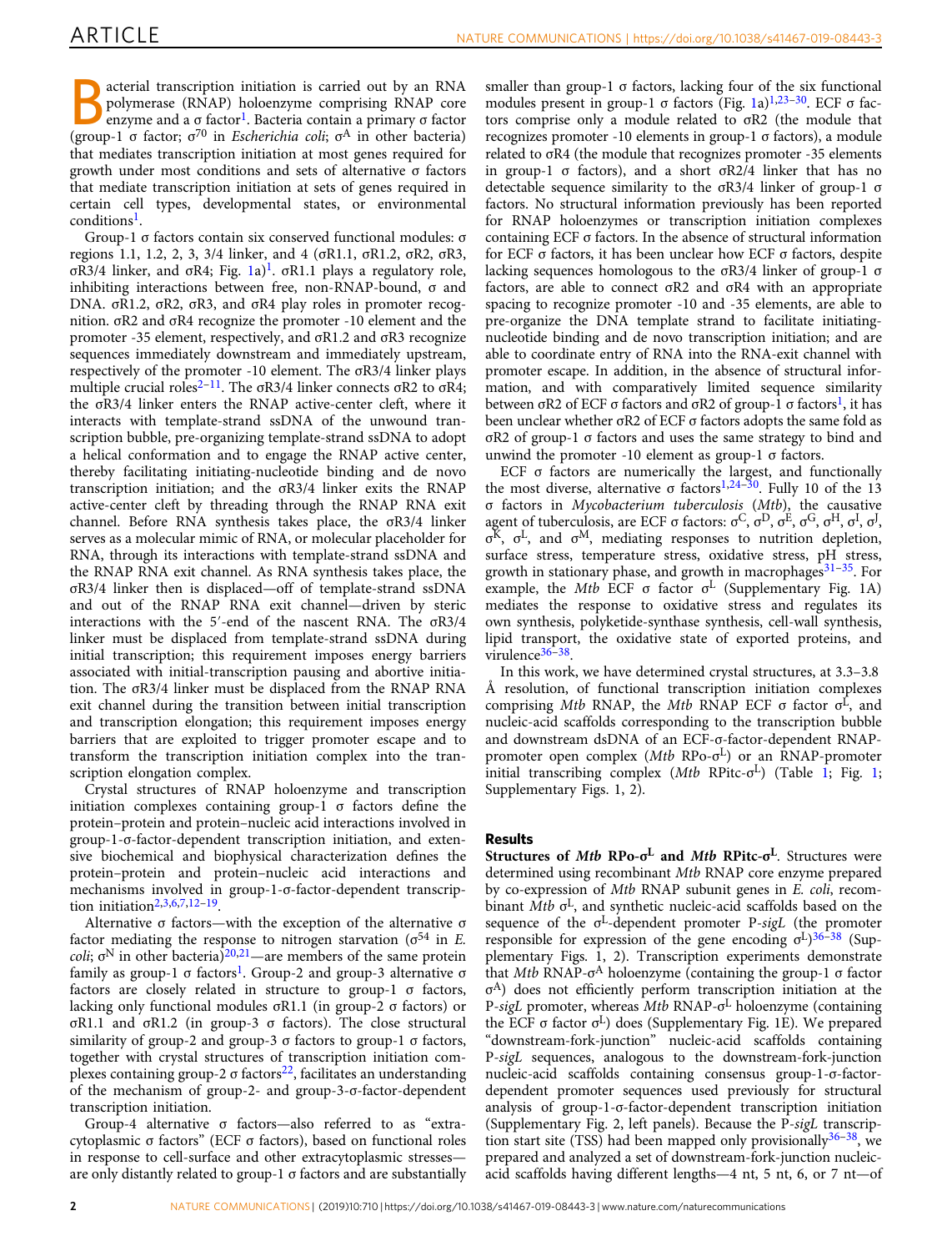<span id="page-2-0"></span>

**Fig. 1** Structures of group-1 and ECF σ factors. **a** Structural organization of group-1 (σ<sup>A</sup>) and ECF (σ<sup>L</sup>) σ factors. Conserved regions σR1.1, σR1.2, σR2, σR3, σR3/4 linker, and σR4 are in light orange, dark orange, yellow, green, dark green, and cyan, respectively. Dashed line, non-conserved σR2/4 linker present in ECF σ factors. **b** Crystal structures of group-1 (*Mtb* RPitc-σ<sup>A</sup>; PDB 5UH8) and ECF (*Mtb* RPitc-σ<sup>L</sup>; PDB 6DVC) transcription initiation complexes (two orthogonal views of each). σ factors are shown in tube representations with conserved regions colored as in (a). Gray ribbon, RNAP core enzyme; blue, pink, red, and magenta ribbons, -10 element of DNA nontemplate strand, rest of DNA nontemplate strand, DNA template strand, and RNA product; violet sphere, RNAP active-center Mg<sup>2+</sup>. Other colors are as in (a). See Supplementary Figs. 1, 2, and 7

the "spacer" between the P-sigL promoter -10 region and downstream dsDNA (Supplementary Fig. 2, left panels). Transcription experiments indicated that all analyzed nucleic-acid scaffolds were functional in σ <sup>L</sup>-dependent de novo transcription initiation at the expected TSS (with the initiating nucleotide base-pairing to template-strand ssDNA 2 nt upstream of dsDNA), and  $\sigma^L$ dependent primer-dependent transcription initiation at the expected TSS (with the primer 3′ nucleotide base-pairing to template-strand ssDNA 2 nt upstream of dsDNA), with highest levels of function observed for a spacer length of 6 nt (Supplementary Fig. 1F, G). Robotic crystallization trials identified crystallization conditions yielding high-quality crystals for spacer lengths of 4 nt, 5 nt, or 6 nt (Table [1](#page-3-0); Supplementary Fig. 2, center panels). X-ray datasets were collected at synchrotron beam sources, and structures were solved by molecular replacement and refined to 3.3–3.8 Å resolution (Table [1](#page-3-0); Supplementary Fig. 2, right panels). Experimental electron-density maps showed clear density for RNAP, σ <sup>L</sup>, and nucleic acids (Supplementary Fig. 2, right panels). The resulting structures were essentially identical for nucleic-acid scaffolds having spacer lengths of 4 nt, 5 nt, or 6 nt (Supplementary Fig. 2, right panels). However, map quality was highest for the nucleic-acid scaffold having a spacer length of 6 nt, and therefore subsequent analysis focussed on structures with a spacer length of 6 nt (Mtb RPitc5-σ <sup>L</sup>\_sp6). For the nucleic-acid scaffold containing a 6 nt spacer, the translocational state of the transcription complex was experimentally verified by preparation of a scaffold having a single 5-bromo-dU substitution and collection of bromine anomalous diffraction data (Table [1](#page-3-0); Supplementary Fig. 2D). The fit of  $\sigma^L$  separately was experimentally verified by preparation of a selenomethionine-labeled σ<sup>L</sup> derivative and collection of selenium anomalous diffraction data (Table [1;](#page-3-0) Supplementary Fig. 2E).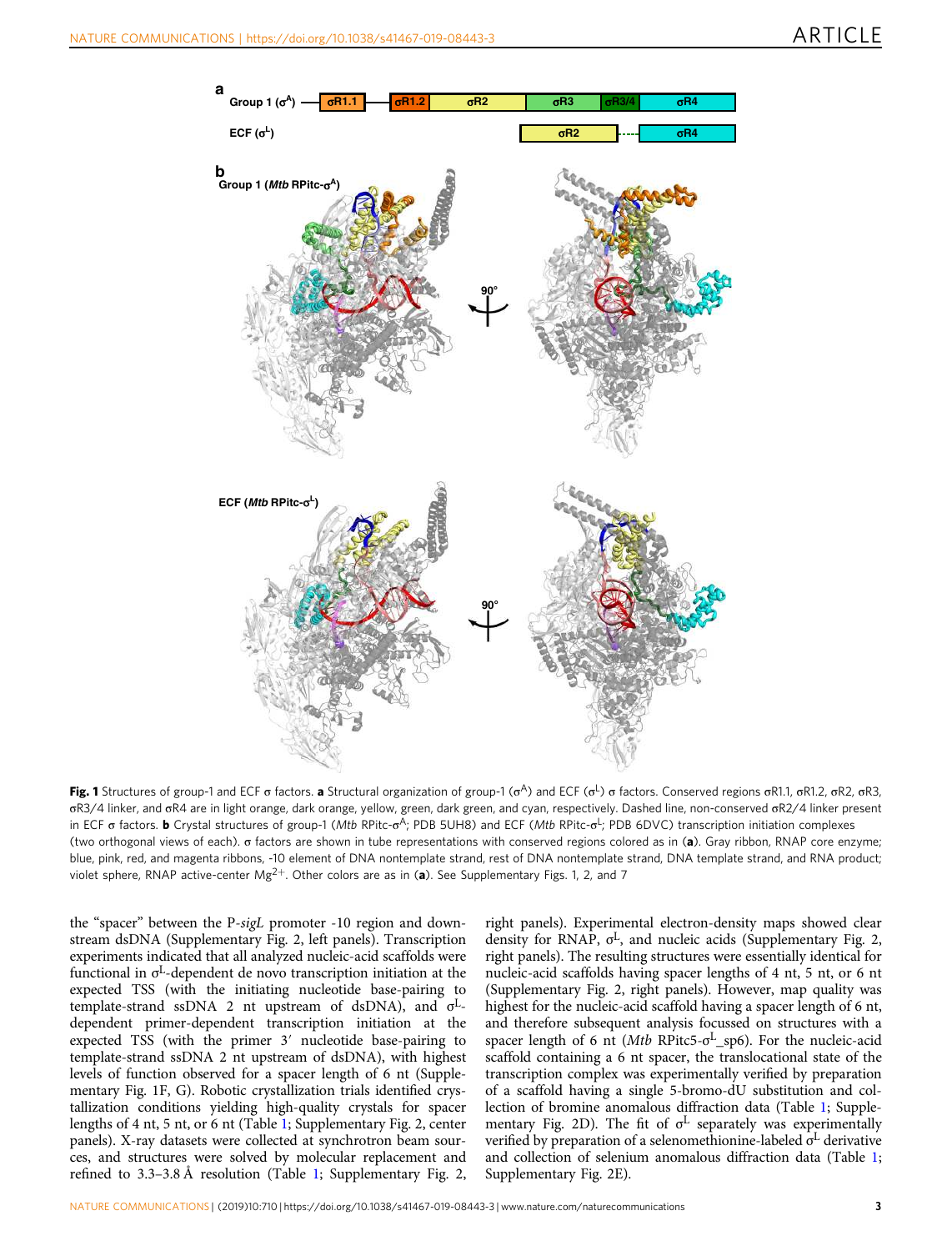<span id="page-3-0"></span>

| Mtb RPitc5- $\sigma^L$ sp4<br>6DV9                                                                                                                                                                                                                                           | Mtb RPitc5- $\sigma^L$ _sp5<br>6DVB                                                                                                                                                                                                                                | Mtb RPitc5- $\sigma^L$ _sp6<br>6DVC                                                                                                                                                                                                                                                                                                                                                                                                  |
|------------------------------------------------------------------------------------------------------------------------------------------------------------------------------------------------------------------------------------------------------------------------------|--------------------------------------------------------------------------------------------------------------------------------------------------------------------------------------------------------------------------------------------------------------------|--------------------------------------------------------------------------------------------------------------------------------------------------------------------------------------------------------------------------------------------------------------------------------------------------------------------------------------------------------------------------------------------------------------------------------------|
| <b>APS 19-ID</b>                                                                                                                                                                                                                                                             | <b>SSRL-9-2</b>                                                                                                                                                                                                                                                    | <b>APS 19-ID</b><br>$P2_12_12_1$                                                                                                                                                                                                                                                                                                                                                                                                     |
| 143.3, 161.4, 237.7<br>90.0, 90.0, 90.0<br>$50.0 - 3.8$ $(3.9 - 3.8)$<br>53,020<br>0.162(0.567)<br>0.172(0.613)<br>0.056 (0.222)<br>0.526<br>8.6(2.2)<br>96.6 (90.5)<br>10.7 (9.9)<br>N/A<br>N/A<br>$50.0 - 3.8$<br>52,512<br>2625<br>$0.18/0.23$ (0.29/0.32)<br>24,956<br>3 | 143.7, 160.6, 240.4<br>90.0, 90.0, 90.0<br>50.0-3.8 (3.9-3.8)<br>53,728<br>0.188 (0.706)<br>0.200(0.752)<br>0.066(0.246)<br>0.715<br>7.3(1.9)<br>97.1 (96.5)<br>8.2(8.1)<br>N/A<br>N/A<br>$50.0 - 3.8$<br>53.617<br>2691<br>$0.20/0.24$ (0.32/0.35)<br>24.974<br>2 | 146.3, 161.5, 240.6<br>90.0, 90.0, 90.0<br>$50.0 - 3.3(3.4 - 3.3)$<br>98,083<br>0.175(0.710)<br>0.184(0.764)<br>0.055(0.273)<br>0.558<br>13 (1.9)<br>98.9 (99.3)<br>10.4(7.4)<br>N/A<br>N/A<br>$50.0 - 3.3$<br>85,687<br>4267<br>$0.19/0.23$ (0.34/0.35)<br>24,982<br>2                                                                                                                                                              |
| 0.489<br>7.2                                                                                                                                                                                                                                                                 | 0.002<br>0.457<br>6.3                                                                                                                                                                                                                                              | 0.002<br>0.468<br>6.0<br>2.6                                                                                                                                                                                                                                                                                                                                                                                                         |
| $\circ$<br>95.2                                                                                                                                                                                                                                                              | 0<br>95.4                                                                                                                                                                                                                                                          | $\Omega$<br>95.5<br>0.3                                                                                                                                                                                                                                                                                                                                                                                                              |
| 6DVD<br><b>APS 19-ID</b><br>$P2_12_12_1$<br>44,608<br>0.797<br>14.3 (1.6)<br>6.0(4.8)<br>87.4<br>6.0<br>45.9-3.9<br>37,593<br>1996<br>24,743<br>2<br>0.002<br>0.491<br>6.6<br>2.6<br>0<br>95.3<br>0.3                                                                        |                                                                                                                                                                                                                                                                    | Mtb [SeMet15,76]RPo- $\sigma^L$ _sp6<br>6DVE<br><b>APS 19-ID</b><br>$P2_12_12_1$<br>142.8, 160.6, 240.2<br>90.0, 90.0, 90.0<br>$50.0 - 3.8$ $(3.9 - 3.8)$<br>50,281<br>$0.178$ ( $>1.000$ )<br>$0.187$ ( $>1.000$ )<br>0.062(0.608)<br>0.589<br>10.2 (1.0)<br>92.1 (79.3)<br>9.3(5.5)<br>92.1<br>9.3<br>$46.7 - 3.8$<br>40,877<br>1987<br>$0.20/0.24$ (0.25/0.30)<br>24,782<br>4<br>0.002<br>0.492<br>6.8<br>1.7<br>0<br>95.0<br>0.3 |
|                                                                                                                                                                                                                                                                              | Table 1 Structure data collection and refinement statistics<br>$P2_12_12_1$<br>0.002<br>1.6<br>0.3                                                                                                                                                                 | $P2_12_12_1$<br>2.4<br>0.2<br>Mtb [BrU]RPo- $\sigma^L$ _sp6<br>142.1, 161.5, 239.4<br>90.0, 90.0, 90.0<br>50.0-3.9 (4.0-3.9)<br>0.110(0.768)<br>0.121(0.847)<br>0.047(0.348)<br>87.4 (68.5)<br>$0.22/0.24$ (0.25/0.26)                                                                                                                                                                                                               |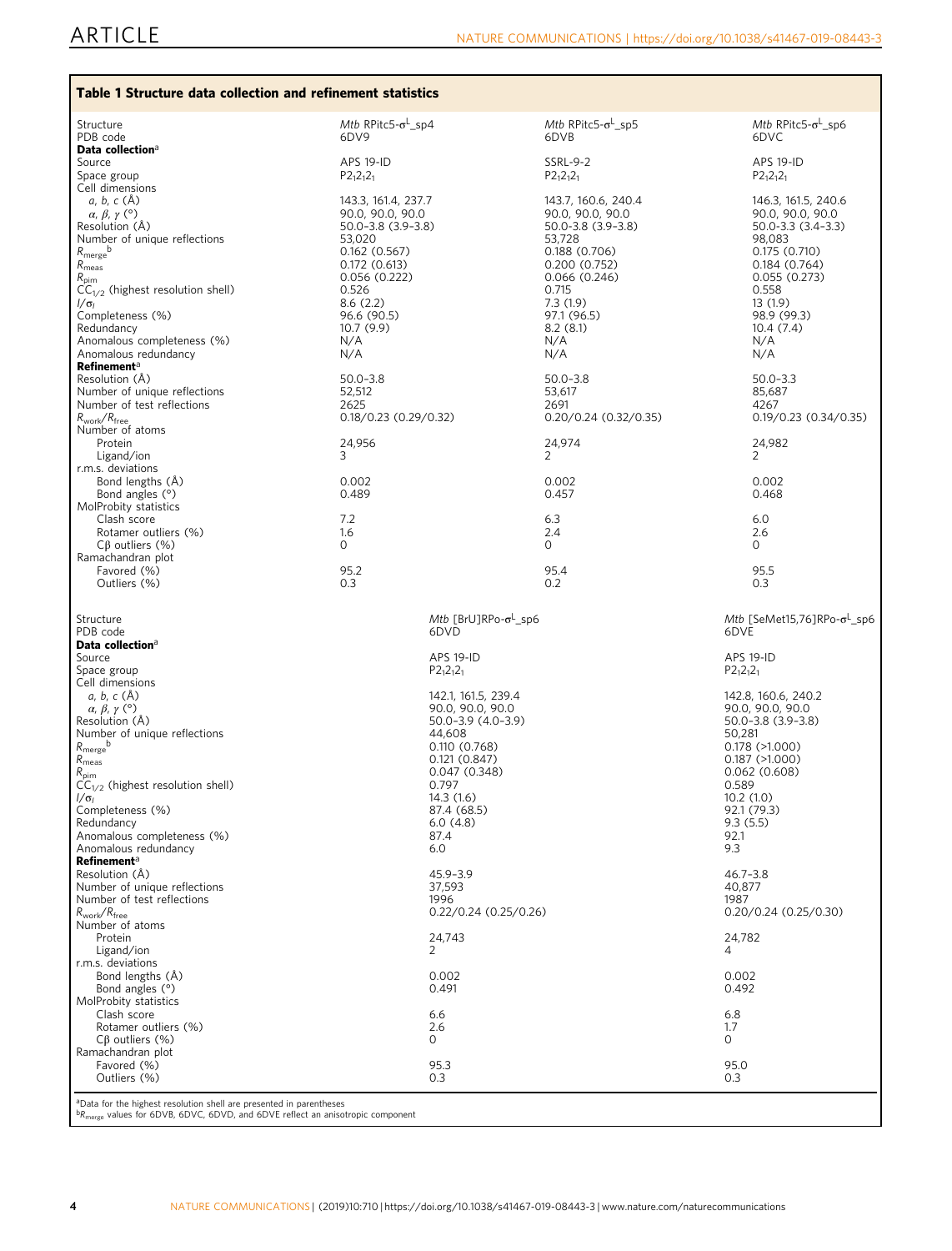<span id="page-4-0"></span>

**Fig. 2** Protein-protein interactions between group-1 and ECF σ factors and RNAP core enzyme. a Protein-protein interactions by group-1 (σ<sup>A</sup>) σ factor. **b** Protein-protein interactions by ECF ( $\sigma$ <sup>L</sup>)  $\sigma$  factor. Colors are as in Fig. [1](#page-2-0). See Supplementary Fig. 7

Interactions between ECF σ factor and RNAP. The structural organization of the ECF σ <sup>L</sup>-factor-dependent transcription initiation complex is unexpectedly similar to that of a group-1 σ <sup>A</sup>-factor-dependent transcription initiation complex (Figs. [1b](#page-2-0) and 2). σR2 and σR4 of σ<sup>L</sup> occupy the same positions on RNAP, and make the same interactions with RNAP, as σR2 and σR4 of σ <sup>A</sup> factor (Fig. 2). Despite the smaller size of the connector between σR2 and σR4 in  $\sigma^L$  as compared to  $\sigma^A$  (20 residues vs. 84 residues if one includes σR3; 20 residues vs. 28 residues if one does not include σR3; Supplementary Fig. 1A), the connector in σ <sup>L</sup> spans the full distance between the σR2 and σR4 binding positions on RNAP and follows a path through RNAP similar to that of the connector in  $σ<sup>A</sup>$  (Fig. 2). Thus, the  $σ<sup>L</sup>$   $σR2/4$  linker, like the  $\sigma$ <sup>A</sup>  $\sigma$ R3/4 linker<sup>[2](#page-12-0)-[4,6](#page-12-0),[7,12](#page-12-0)-[19](#page-12-0)</sup>, first enters the RNAP activecenter cleft and approaches the RNAP active center, and then makes a sharp turn and exits the RNAP active-center cleft through the RNAP RNA-exit channel.

Inside the RNAP active-center cleft, the  $\sigma^L$   $\sigma$ R2/4 linker, like the σ<sup>A</sup> σR3/4 linker<sup>[6,7,14](#page-12-0)-[19](#page-12-0)</sup>, makes direct interactions with templatestrand ssDNA nucleotides of the unwound transcription bubble (Figs. 2–[4,](#page-6-0) Supplementary Fig. 3A). The interactions of the σ <sup>L</sup> σR2/4 linker with template-strand ssDNA include a direct H-bonded interaction of  $\sigma^L$  Ser96 with a Watson–Crick H-bonding atom of the template-strand nucleotide at promoter position -5 (Fig. [3b](#page-5-0); Supplementary Fig. 3A, bottom). The interactions of the σ<sup>L</sup> σR2/4 linker with template-strand ssDNA are similar to, but less extensive than, those of the  $\sigma^A$   $\sigma$ R3/4 linker with template-strand ssDNA, which include direct H-bonded interactions of σ<sup>A</sup> Asp432 and Ser433 with Watson–Crick H-bonding atoms of template-strand ssDNA nucleotides at promoter positions -4 and -3 (Fig. [3a](#page-5-0); Supplementary Fig. 3A).

In the case of the group-1  $\sigma$  factor,  $\sigma$ <sup>A</sup>, the interactions between this segment of the σR3/4 linker and template-strand ssDNA preorganize template-strand ssDNA to adopt a helical conformation and to engage the RNAP active-center nucleotide-addition site<sup>[6](#page-12-0)</sup>, thereby facilitating initiating-nucleotide binding and de novo initiation<sup>[2,5,6,8](#page-12-0)</sup>. The similarity of the interactions made by the ECF  $\sigma$  factor,  $\sigma$ <sup>L</sup>, suggests that ECF  $\sigma$  factors likewise pre-organize

template-strand ssDNA and facilitate initiating-nucleotide binding and de novo initiation.

In the case of the group-1  $\sigma$  factor,  $\sigma$ <sup>A</sup>, the interactions between this segment of the σR3/4 linker and template-strand ssDNA must be broken, and this segment of the σR3/4 linker must be displaced, when the nascent RNA reaches a length >4 nt during initial transcription, and this requirement for breakage of interactions and displacement is thought to impose an energy barrier that results in, or enhances, abortive initiation<sup>[2,5](#page-12-0),[67,8](#page-12-0)</sup> and initial-transcription pausing $9-11$  $9-11$  $9-11$ . The similarity of the interactions made by the ECF  $\sigma$  factor,  $\sigma^L$ , suggests that ECF  $\sigma$  factors likewise have a similar requirement for displacement of a linker segment during initial transcription—in this case, when the nascent RNA reaches a length of >5 nt (Supplementary Fig. 3B)—and that this similar requirement imposes an energy barrier that results in, or enhances, abortive initiation and initial-transcription pausing. Consistent with this hypothesis, transcription and transcriptrelease experiments indicate that Mtb RNAP-σ<sup>L</sup> holoenzyme efficiently performs abortive initiation, producing and releasing short abortive RNA products (Supplementary Fig. 3C).

The five C-terminal residues of the  $\sigma^L$   $\sigma$ R2/4 linker, like the ten C-terminal residues of the  $σ<sup>A</sup> σR3/4$  linker, exit the RNAP activecenter cleft and connect to σR4 by threading through the RNAP RNA-exit channel (Fig. 2). In the case of the group-1  $\sigma$  factor,  $\sigma$ <sup>A</sup>, the C-terminal segment of the σR3/4 linker must be displaced from the RNA-exit channel when the nascent RNA reaches a length of 11 nt at the end of initial transcription and moves into the RNA-exit channel, and this displacement is thought to alter interactions between σR4 and RNAP, thereby triggering promoter escape and transforming the transcription initiation complex into a transcrip-tion elongation complex<sup>[2](#page-12-0)-[4](#page-12-0)</sup>. The similarity of the threading through the RNAP RNA-exit channel by the ECF σ factor,  $σ<sup>L</sup>$ , suggests that ECF σ factors have a similar requirement for displacement of a linker C-terminal segment and have a similar mechanism of promoter escape and transformation from transcription initiation complexes into transcription elongation complexes.

In its interactions with template-strand ssDNA and the RNAP RNA-exit channel, the  $\sigma^L$   $\sigma R2/4$  linker, like the  $\sigma^A$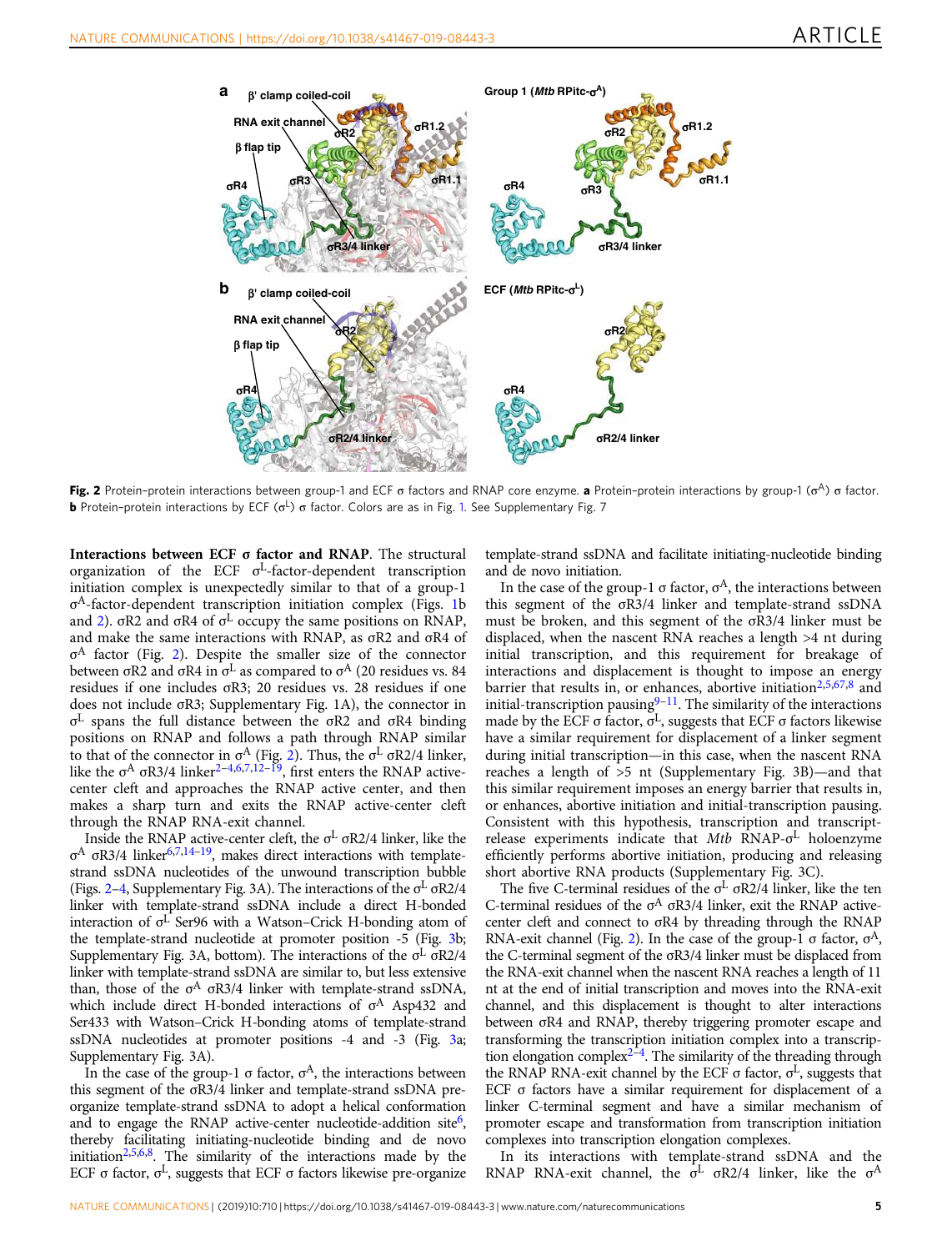<span id="page-5-0"></span>

**Fig. 3** Protein-nucleic acid interactions by group-1 and ECF σ factors: summary. **a** Summary of protein-nucleic acid interactions in *Mtb* RPitc-σ<sup>A</sup>. Black residue numbers and lines, interactions by Mtb RNAP; green residue numbers and lines, interactions by Mtb σ<sup>A</sup>; blue, -10 element of DNA nontemplate strand; light blue, discriminator element of DNA nontemplate strand; pink, rest of DNA nontemplate strand; red, DNA template strand; magenta, RNA product; violet circle, RNAP active-center Mg<sup>2+</sup>; cyan boxes, bases unstacked and inserted into protein pockets. Residues are numbered as in Mtb RNAP. **b** Summary of protein-nucleic acid interactions in Mtb RPitc-σ<sup>L</sup>. Green residue numbers and lines, interactions by Mtb σ<sup>L</sup>. Other colors are as in (**a**). See Supplementary Figs. 3–5 and 7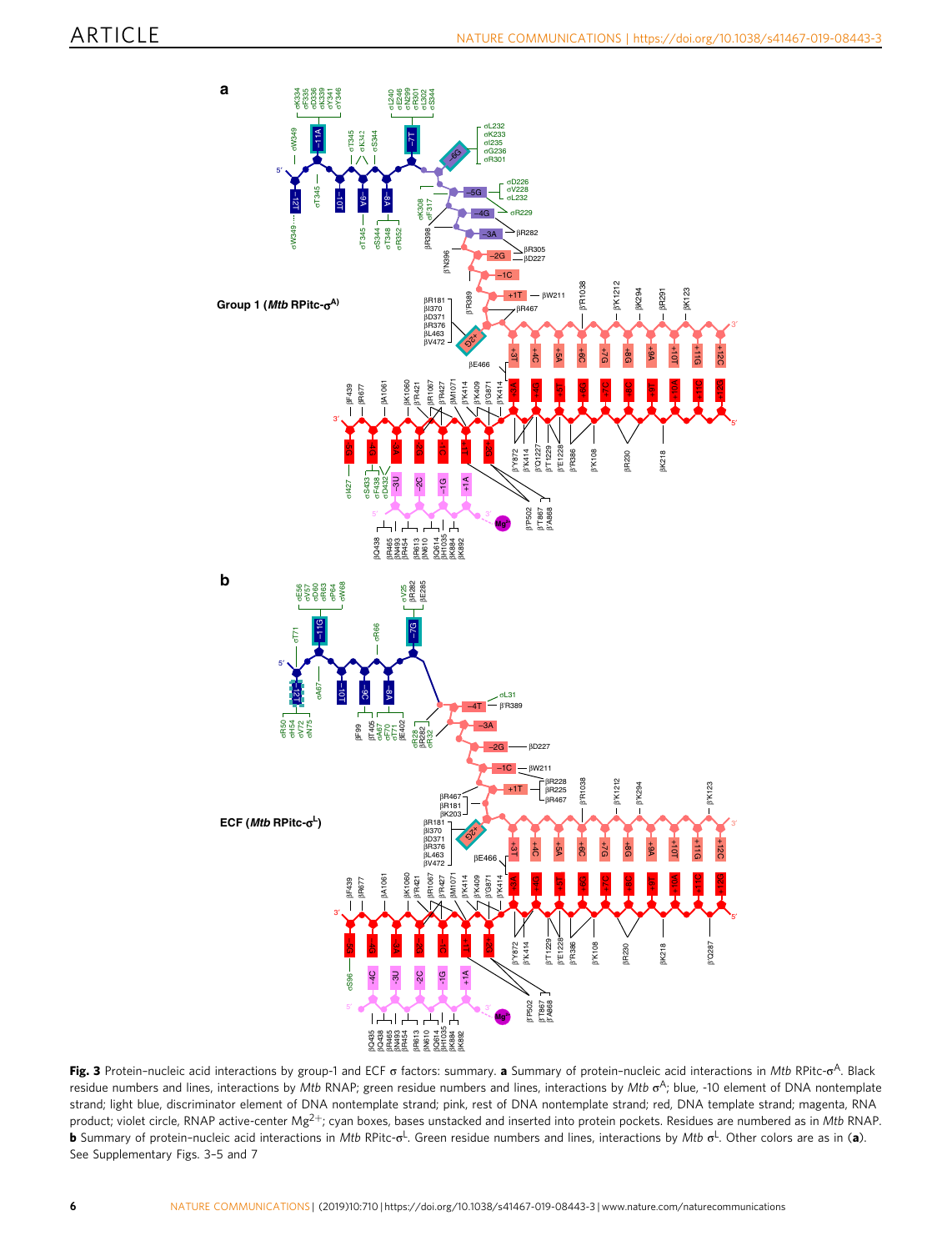<span id="page-6-0"></span>

**Fig. 4** Protein-nucleic acid interactions by group-1 and ECF σ factors: interactions with transcription bubble. **a** Left: interactions of Mtb RNAP and σ<sup>A</sup> with transcription-bubble nontemplate strand, transcription-bubble template strand, and downstream dsDNA. Right: interactions of σ<sup>A</sup> σR2 with σ<sup>A</sup>-dependent promoter -10 element. For promoter positions -11 ("master nucleotide")<sup>[40](#page-13-0)</sup> and -7, bases are unstacked and inserted into pockets (cyan boxes). Colors are as in Figs. [1](#page-2-0)-[3](#page-5-0). **b** Left: interactions of Mtb RNAP and  $\sigma^L$  with transcription-bubble nontemplate strand, transcription-bubble template strand, and downstream dsDNA. Right: interactions of σ<sup>L</sup> σR2 with σ<sup>L</sup>-dependent promoter -10 element. For two promoter positions, here designated "-11" ("master nucleotide") and "-7", by analogy to corresponding nucleotides in group-1-σ-factor complex (panel a), bases are unstacked and inserted into pockets (cyan boxes). For one additional nucleotide, here designated "-12", the base also appears to be unstacked and inserted into a pocket (dashed cyan box). See Supplementary Figs. 4, 5 and 7

σR3/4 linker<sup>[2](#page-12-0)-[4](#page-12-0)</sup>, appears to serve as a molecular mimic, or a molecular placeholder, for nascent RNA, making interactions with template-strand ssDNA and the RNAP RNA-exit channel in early stages of transcription initiation that subsequently, in late stages of transcription initiation and in transcription elongation, are made by nascent RNA. The  $\sigma^L$   $\sigma$ R2/4 linker and the  $\sigma^A$   $\sigma$ R3/4 linker, both have net negative charge (Supplementary Fig. 1A), and both employ extended conformations (fully extended for the σ<sup>L</sup> σR2/4 linker; largely extended for the σ<sup>A</sup> σR3/4 linker; Fig. [2\)](#page-4-0) to interact with template-strand ssDNA and the RNAP RNA-exit channel, consistent with function as molecular mimics of a negatively charged, extended nascent RNA. Nevertheless, the σ <sup>L</sup> σR2/4 linker and the σ <sup>Α</sup> σR3/4 linker exhibit no detectable sequence similarity (Supplementary Fig. 1A) and no detailed structural similarity (Fig. [2](#page-4-0)). We conclude that the σR2/4 linker of an ECF σ factor and the σR3/4 linker of a group-1 σ factor provide an example of functional analogy in the absence of structural homology.

Interactions between ECF σ factor and promoter -10 element. The structure reveals the interactions between the ECF  $\sigma$  factor, σ <sup>L</sup>, and promoter DNA that mediate recognition of the promoter -10 element (Figs. [3](#page-5-0)-[5](#page-7-0); Supplementary Fig. 4). The  $\sigma^L$  conserved module  $\sigma$ R2, like the  $\sigma$ <sup>A</sup> conserved module  $\sigma$ R2, mediates recognition of the promoter -10 element through interactions with nontemplate-strand ssDNA in the unwound transcription bubble (Figs. [3](#page-5-0) and 4). In the case of the group-1  $\sigma$  factor,  $\sigma$ <sup>A</sup>, a crucial aspect of recognition of the promoter -10 element is unstacking of nucleotides, flipping of nucleotides, and insertion of nucleotides into protein pockets at two positions of the σ<sup>A</sup>-dependent promoter<sup>[6](#page-12-0)[,39](#page-13-0)</sup>: i.e., position -11 (referred to as the "master nucleotide", based on its especially important role in promoter recognition) $40$  and position -7 (Figs.  $3a$  and  $4a$ ; Supplementary Fig. 4). The ECF  $\sigma$  factor,  $\sigma^L$ , unstacks nucleotides, flips nucleotides, and inserts nucleotides into protein pockets at the corresponding positions of the σ <sup>L</sup>-dependent promoter (here designated positions "-11" and "-7"; Figs. [3b](#page-5-0), 4b, and [5](#page-7-0); Supplementary Fig. 4) and also unstacks and inserts a nucleotide into a protein pocket at one additional position of the  $\sigma^L$ -dependent promoter (position "-12"; Figs. 4b and [5](#page-7-0)).

RNAP  $\sigma^{\text{L}}$  holoenzyme unstacks, flips, and inserts into a protein pocket a guanosine at position "-11" of the σ <sup>L</sup>-dependent promoter, making extensive interactions with the base moiety of the guanosine, including multiple direct H-bonded interactions with Watson–Crick H-bonding atoms (Figs. [3,](#page-5-0) 4b, and [5;](#page-7-0)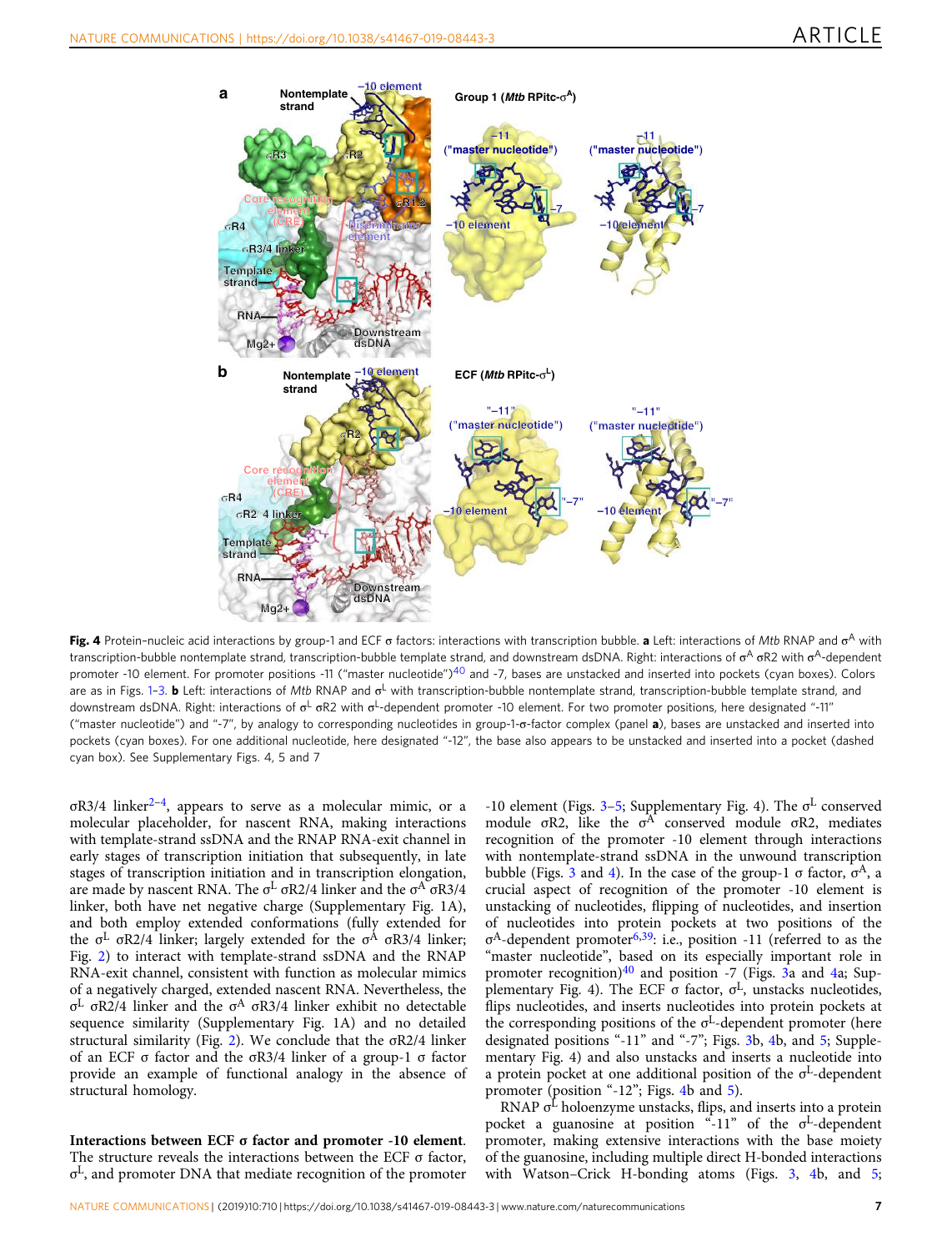<span id="page-7-0"></span>

**Fig. 5** Recognition by Mtb  $\sigma^{\mathsf{L}}$  of  $\sigma^{\mathsf{L}}$ -promoter -10 element: interactions with nontemplate strand positions "-12" through "-7". For each promoter position, left subpanel shows DNA nucleotides in stick representation to highlight individual protein-nucleotide interactions, and right subpanel shows DNA nucleotide base moieties in space-filling representation to highlight protein-base steric complementarity. Yellow surfaces, solvent-accessible surfaces of Mtb σ<sup>L</sup> σR2, gray surfaces, solvent-accessible surfaces of *Mtb* RNAP β subunit; dark blue surfaces, van der Waals surfaces of bases of σ<sup>L</sup>-promoter -10 element; yellow ribbons, Mtb σ<sup>L</sup> σR2 backbone; gray ribbons, Mtb RNAP β subunit backbone; yellow, yellow-blue, and yellow-red stick representations, σ<sup>L</sup> carbon, nitrogen, and oxygen atoms, respectively; white, blue, red, and orange stick representations, DNA carbon, nitrogen, oxygen, and phosphorous atoms, respectively; blue dashed lines, H-bonds. Residues are numbered as in Mtb RNAP and  $\sigma^L$ , and, in parentheses, as in *E. coli* RNAP and  $\sigma^{70}$ . See Supplementary Fig. 4

Supplementary Fig. 4A). The interactions between  $\sigma^{\rm L}$  and guanosine at position "-11" of the  $\sigma^L$ -dependent promoter are similar to the interactions between RNAP  $\sigma^A$  holoenzyme and adenosine at position -11 of the  $\sigma$ <sup>A</sup>-dependent promoter -10 element, including, in particular, similar stacking interactions of σ <sup>L</sup> aromatic amino acid Trp68 with guanosine and of corresponding σ <sup>A</sup> aromatic amino acid Tyr436 with adenosine (Supplementary Fig. 4A). The different specificities—guanosine at position "-11" for  $\sigma^L$  vs. adenosine at position -11 for  $\sigma^A$ arise from differences in the H-bond-donor/H-bond-acceptor character of atoms forming the floors of the relevant protein pockets of σ <sup>L</sup> and σ <sup>A</sup>, with H-bonding complementarity to guanosine in  $\sigma^L$  and H-bonding complementarity to adenosine in  $\sigma^A$  (Supplementary Fig. 4A).

RNAP  $\sigma^L$  holoenzyme also unstacks, flips, and inserts into a protein pocket a guanosine at position "-7" of the  $\sigma^L$ -dependent promoter, making extensive interactions with the base moiety of the guanosine, including a direct H-bonded interaction with a Watson–Crick H-bonding atom (Figs. [3](#page-5-0), [4](#page-6-0)b, and 5; Supplementary Fig. 4B). These interactions are similar in location to, but different in detail from, the interactions made by RNAP  $\sigma^A$  holoenzyme with thymidine at position -7 of the  $\sigma$ <sup>A</sup>-dependent promoter (Fig. [4](#page-6-0); Supplementary Fig. 4B). The differences in detail arise from the fact that  $σ<sup>L</sup>$  does not contain conserved module  $σR1.2$ . In the case of  $\sigma$ <sup>L</sup>, the interactions involve residues of  $\sigma$ R2 and residues of RNAP β subunit, with the base moiety of the

guanosine at position "-7" being inserted into a cleft between σR2 and β (Fig. 5; Supplementary Fig. 4B). In contrast, in the case of σ <sup>A</sup>, the interactions involve residues of σR2 and residues of σR1.2, with the base moiety of the thymidine at position -7 being inserted into a cleft between σR2 and σR1.2 (Supplementary Fig. 4B).

RNAP σ <sup>L</sup> holoenzyme also appears to unstack and insert into a protein pocket a thymidine at position "-12" of the  $\sigma$ <sup>L</sup>dependent promoter (Figs. [4b](#page-6-0) and 5), placing one face of the base moiety of the thymidine in a shallow surface pocket, in position to make a direct H-bonded interaction with a Watson–Crick atom (Fig. 5). The interaction with an unstacked nucleotide inserted into a protein pocket implies that position "-12" of the  $\sigma^L$ -dependent promoter must be ssDNA in RPo- $\sigma^L$ and RPitc-σ<sup>L</sup>, and thus that the transcription bubble must extend to position "-12" in RPo-σ<sup>L</sup> and RPitc-σ<sup>L</sup>. This interaction does not have a counterpart in the  $\sigma^A$ -dependent transcription initiation complex, in which position -12 of the σ <sup>A</sup>-dependent promoter is dsDNA and in which the transcription bubble extends only to position  $-11^{15-19}$  $-11^{15-19}$  $-11^{15-19}$  $-11^{15-19}$  $-11^{15-19}$ .

In addition to these potential specificity-determining interactions with unstacked nucleotides inserted into protein pockets, RNAP  $\sigma^L$  holoenzyme makes potentially specificity-determining interactions with positions "-9" and "-8" of the  $\sigma^L$ -dependent promoter (Fig. 5). RNAP σ <sup>L</sup> holoenzyme makes a direct Hbonded interaction, through RNAP β subunit, with a Watson–Crick atom of the base moiety of cytidine at position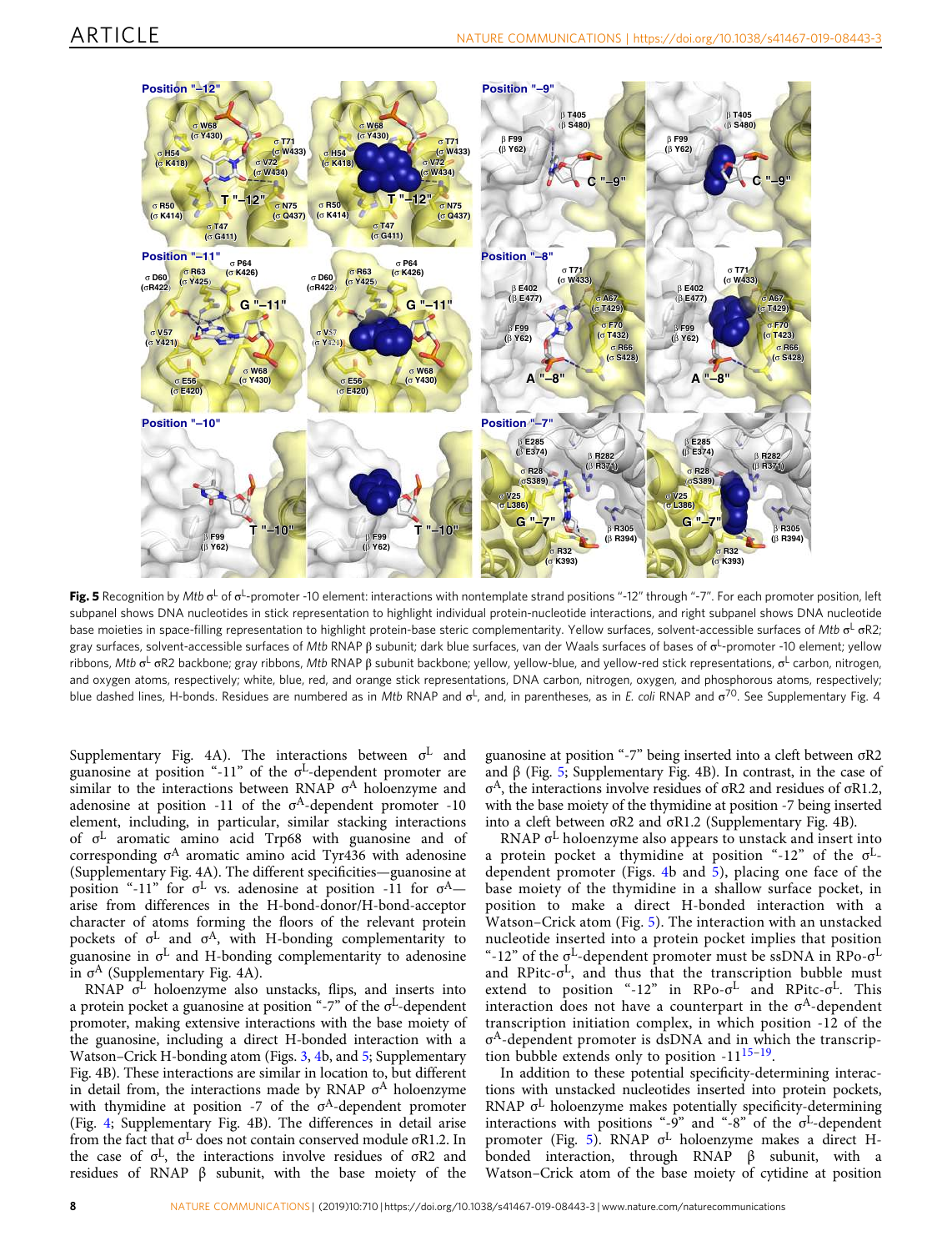<span id="page-8-0"></span>

**Fig. 6** Recognition by Mtb σ<sup>L</sup> of σ<sup>L</sup>-promoter -10 element: experimental data. **a** Systematic-substitution experiments defining σ<sup>L</sup>-dependent promoter -10element consensus sequence. Relative transcriptional activities of derivatives of σ<sup>L</sup>-dependent promoter P-sigL having all possible single base-pair substitutions at each position of promoter -10 element, "-12" through "-7". Inferred consensus nucleotides are shown at the bottom, and data for inferred consensus nucleotides are hatched. Error bars, SE (N = 3). **b** Sequence logo for σ<sup>L</sup>-promoter -10-element consensus sequence [generated using transcription data from (a) and enoLOGOS<sup>[71](#page-13-0)</sup> [\(http://biodev.hgen.pitt.edu/enologos/\)](http://biodev.hgen.pitt.edu/enologos/); input setting "energy (2)" and weight-type setting "probabilities"]. **c** Alanine-scanning experiments<sup>[41](#page-13-0)</sup> demonstrating functional importance of observed amino acid-base interactions in recognition of σ<sup>L</sup>-promoter -10 element. Effects on transcription of alanine substitutions of σ<sup>L</sup> amino acids that contact σ<sup>L</sup>-dependent promoter -10 element, positions "-12" through "-7" (identities of contacting amino acids from Figs. [3](#page-5-0) and [5](#page-7-0)). **d, e** Loss-of-contact experiments<sup>[42](#page-13-0)–[45](#page-13-0)</sup> indicating that  $\sigma^L$  residues His54 and Asp60 determine specificity at position "-12" and "-11", respectively. Left: transcriptional activity with wild-type σ<sup>L</sup> for all possible single base-pair-substitutions at indicated position (strong specificity for consensus base pair). Right: transcriptional activity of  $\sigma^L$  derivatives having alanine substitutions (no specificity for consensus base pair). Error bars, SE ( $N = 3$ ). See Supplementary Fig. 6. Source data are provided as a Source Data file

"-9" (Fig. [5\)](#page-7-0) and makes two direct H-bonded interactions, through σR2 and RNAP β subunit, with a Watson–Crick atom of the base moiety of adenosine at position "-8" (Fig. [5](#page-7-0)).

Biochemical experiments assessing effects of all possible singlebase-pair substitutions at each position of the P-sigL promoter

-10 region confirm the functional significance of the positions contacted in the crystal structure (positions "-12", "-11", "-9", "-8", and "-7"; Fig. 6a), confirm the sequence preferences at these positions inferred from the crystal structure (Fig. 6a), and yield a revised consensus sequence for the  $\sigma^L$ -dependent -10 element of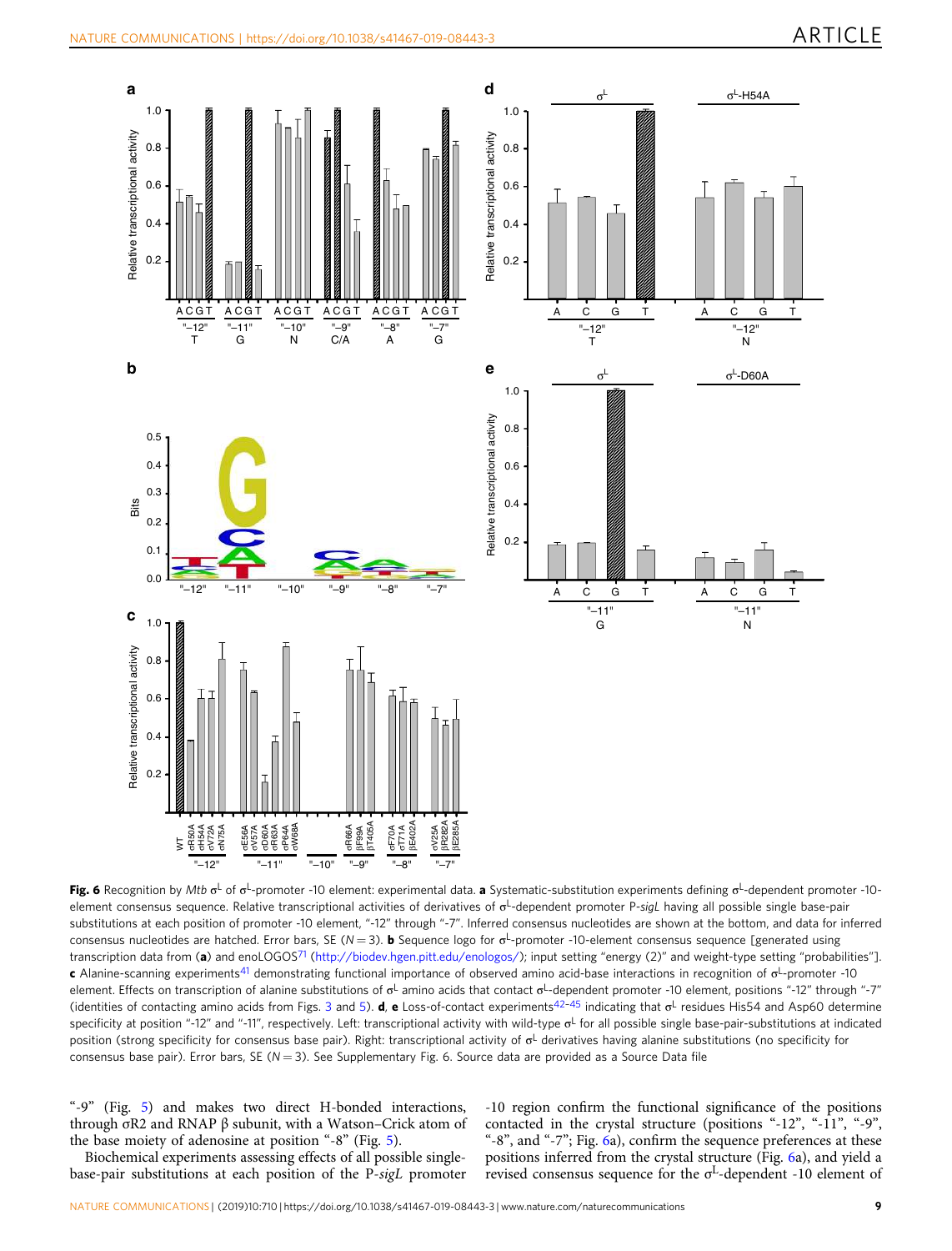$T_{-12}$ "-G $_{-11}$ "-N $_{-10}$ "-C/A $_{-9}$ "-A $_{-8}$ "-G $_{-7}$ " (Fig. [6](#page-8-0)b). The revised consensus sequence for the  $\sigma^{\rm L}$ -dependent -10 element matches the literature consensus sequence  $33-36$  $33-36$  $33-36$  in its first four positions  $(T_{\alpha_{-1}2^{\nu}}\text{-}G_{\alpha_{-1}1^{\nu}}\text{-}N_{\alpha_{-1}0^{\nu}}\text{-}C/A_{\alpha_{-9^{\nu}}})$  and extends the literature consensus sequence for two additional positions  $(A_{\alpha_1} \cdot B_{\alpha_2} \cdot B_{\alpha_3} \cdot C_{\alpha_4} \cdot D_{\alpha_5})$ . Consistent with the observed extensive network of H-bonded interactions involving position "-11G" (Figs. [3](#page-5-0) and [5;](#page-7-0) Supplementary Fig. 4A), specificity is observed to be strongest at position "-11" (Fig. [6](#page-8-0)a, b). Three of four characterized  $Mtb$   $\sigma$ <sup>L</sup>-dependent promoters<sup>[36,37](#page-12-0)</sup> match the consensus sequence of Fig. [6](#page-8-0)b at position "-11" (P-sigL, P-pks10, and P-Rv1139c); two of four match at newly defined position "-8" (P-sigL and P-pks10), and two of four match at newly defined position "-7" (P-sigL and P-Rv1139c).

"Alanine-scanning" experiments<sup>[41](#page-13-0)</sup>, in which residues of  $\sigma^L$  that contact -10-element nucleotides in the crystal structure are substituted with alanine and effects on  $\sigma^L$ -dependent transcription are quantified, confirm the functional significance of the observed interactions (Fig. [6c](#page-8-0)).

"Loss-of-contact" experiments<sup>[42](#page-13-0)-[45](#page-13-0)</sup>, in which residues of  $\sigma$ <sup>L</sup> that contact -10-element nucleotides in the crystal structure are substituted with alanine and effects on specificity at the contacted positions are quantified, confirm that  $\sigma^L$  His54 contributes to specificity for thymidine at position "-12" (Fig. [6d](#page-8-0)) and that σ L Asp60 contributes to specificity for guanosine at position "-11" (Fig. [6e](#page-8-0)). In the crystal structure, σ <sup>L</sup> His54 makes a van der Waals interaction with the 5′-methyl group of the base moiety of thymidine at position "-12" (Fig. [5](#page-7-0)); in loss-of-contact experiments, substitution of His54 by alanine eliminates specificity for thymidine at position "-12" (Fig. [6d](#page-8-0)). In the crystal structure,  $\sigma^L$ Asp60 makes an H-bonded interaction with Watson–Crick atoms of the base moiety of guanosine at position "-11" (Fig. [5;](#page-7-0) Supplementary Fig. 4A); in loss-of-contact experiments, substitution of Asp60 by alanine eliminates specificity for guanosine at position "-11" (Fig. [6](#page-8-0)e).

Interactions between ECF σ factor and promoter CRE. The structure reveals the interactions between RNAP σ <sup>L</sup> holoenzyme and nontemplate-strand ssDNA downstream of the promoter -10 element in the ECF σ<sup>L</sup>-dependent transcription initiation complex (Fig. [3b](#page-5-0); Supplementary Fig. S5). In the case of group-1-σfactor-dependent transcription initiation complexes, sequencespecific interactions occur between RNAP β subunit and a 6 nt segment of nontemplate-strand ssDNA downstream of the promoter -10 element referred to as the "core recognition element" (CRE; positions  $-6$  through  $+2)^{6,19,46}$  $+2)^{6,19,46}$  $+2)^{6,19,46}$  $+2)^{6,19,46}$ . These interactions include, most notably, (1) stacking of a tryptophan residue of RNAP β subunit on the base moiety of thymidine at nontemplate-strand position  $+1$  (Supplementary Fig. 5A), and (2) unstacking, flipping, and insertion into a protein pocket, formed by the RNAP β subunit, of the guanosine at nontemplatestrand position  $+2$  (Figs. [3](#page-5-0) and [4](#page-6-0)a; Supplementary Fig. 5B). The identical interactions occur in the ECF σ<sup>L</sup>-dependent transcription initiation complex (Figs. [3](#page-5-0) and [4](#page-6-0)b; Supplementary Fig. 5).

Biochemical experiments assessing effects of all possible basepair substitutions at positions downstream of the P-sigL promoter -10 element (positions −4 through +2) confirm the functional significance of the interactions in the crystal structure with thymidine at position  $+1$  and guanosine at position  $+2$ (Supplementary Fig. 6A) and yield a CRE consensus sequence for an ECF  $\sigma^L$ -dependent transcription initiation complex (Supplementary Fig. 6B) similar to the CRE consensus sequence for a group-1-σ-factor-dependent transcription initiation complex<sup>[6](#page-12-0),[46](#page-13-0)</sup>. Three of four characterized Mtb  $\sigma^L$ -dependent promoters<sup>[36](#page-12-0),[37](#page-12-0)</sup> match the CRE consensus sequence of Supplementary Fig. 6B at position  $+2$ , the position at which a guanosine is unstacked, flipped, and inserted into a protein pocket (P-sigL, P-pks10, and P-Rv1139c).

## **Discussion**

Our structural results show that: (1) σR2 and σR4 of an ECF σ factor σ <sup>L</sup> adopt the same folds and interact with the same sites on RNAP as  $\sigma$ R[2](#page-4-0) and  $\sigma$ R4 of a group-[1](#page-2-0)  $\sigma$  factor (Figs. 1 and 2); (2) the connector between  $\sigma$ R2 and  $\sigma$ R4 of ECF σ factor  $\sigma$ <sup>L</sup> enters the RNAP active-center cleft to interact with template-strand ssDNA and then exits the RNAP active-center cleft by threading through the RNAP RNA-exit channel in a manner functionally analogous —but not structurally homologous—to the connector between σR2 and σR4 of a group-1 σ factor (Figs. [1](#page-2-0) and [2;](#page-4-0) Supplementary Fig. 3); (3) ECF σ factor  $σ<sup>L</sup>$  recognizes the -10 element of a  $σ<sup>L</sup>$ dependent promoter by unstacking nucleotides and inserting nucleotides into protein pockets at three positions of the transcription-bubble nontemplate-strand ssDNA (positions "-12", "-11", and "-7"; Figs.  $3-5$  $3-5$  $3-5$ ; Supplementary Fig. 4), and (4) RNAP recognizes the CRE of a  $\sigma^L$ -dependent promoter by stacking a nucleotide on a tryptophan and by unstacking, flipping, and inserting a nucleotide into a protein pocket (positions  $+1$  and  $+2$ ; Figs. [3](#page-5-0) and [4;](#page-6-0) Supplementary Fig. 5). Our biochemical results confirm the functional significance of the observed protein–DNA interactions with the -10 element and CRE of a σ <sup>L</sup>-dependent promoter (Fig. [6a](#page-8-0); Supplementary Fig. 6A), provide consensus sequences for the -10 element and CRE of a σ <sup>L</sup>-dependent promoter (Fig. [6](#page-8-0)b; Supplementary Fig. 6B), and define individual specificity-determining aminoacid–base interactions for two positions of the -10 element of a σ <sup>L</sup>-dependent promoter (positions "-12" and "-11"; Fig. [6](#page-8-0)c, d). The results provide an indispensable foundation for understanding the structural and mechanistic basis of ECF-σ-factordependent transcription initiation.

Our results regarding the connector between σR2 and σR4 of an ECF σ factor, in conjunction with previous results, indicate that all classes of bacterial σ factors contain structural modules that enter the RNAP active-center cleft to interact with templatestrand ssDNA and then leave the RNAP active-center cleft by threading through the RNAP RNA-exit channel, providing mechanisms to facilitate de novo initiation, to coordinate extension of the nascent RNA with abortive initiation and initialtranscription pausing, and to coordinate entry of RNA into the RNA-exit channel with promoter escape. For ECF σ factors, as shown here, the relevant structural module is the σR2/4 linker (Figs. [3](#page-5-0) and [4;](#page-6-0) Supplementary Fig. 3); for group-1, group-2, and group-3 σ factors, the module is the functionally analogous—but not structurally homologous—σR3/4 linker<sup>[2,3](#page-12-0),[6,7,12](#page-12-0)-[19,22](#page-12-0)</sup>; and for group- $\sigma^{54}/\sigma^N$   $\sigma$  factors, the module is the functionally analogous —but not structurally homologous—region II.3 (RII.3) $^{20,21}$  $^{20,21}$  $^{20,21}$  $^{20,21}$  $^{20,21}$ .

More broadly, our results, in conjunction with previous results, indicate that cellular transcription initiation complexes in all organisms—bacteria, archaea, and eukaryotes—contain structural modules that enter the RNAP active-center cleft to interact with template-strand ssDNA and then leave the RNAP active-center cleft by threading through the RNAP RNA-exit channel. In different classes of bacterial transcription initiation complexes, as described in the preceding paragraph, these roles are performed by the functionally analogous—but not structurally homologous  $-\sigma R2/4$  $-\sigma R2/4$  $-\sigma R2/4$  linker,  $\sigma R3/4$  linker, and RII.3<sup>2,[3,6,7](#page-12-0),[12](#page-12-0)-[22](#page-12-0)</sup>. In archaeal transcription initiation complexes, these roles are performed by the TFB zinc ribbon and CSB, which are unrelated to the σR2/4 linker, σR3/4 linker, and RII.3[47](#page-13-0). In eukaryotic RNAP-I-, RNAP-II-, and RNAP-III-dependent transcription initiation complexes, these roles are performed by the Rrn7 zinc ribbon and B-reader, the TFIIB zinc ribbon and B-reader, and the Brf1 zinc ribbon,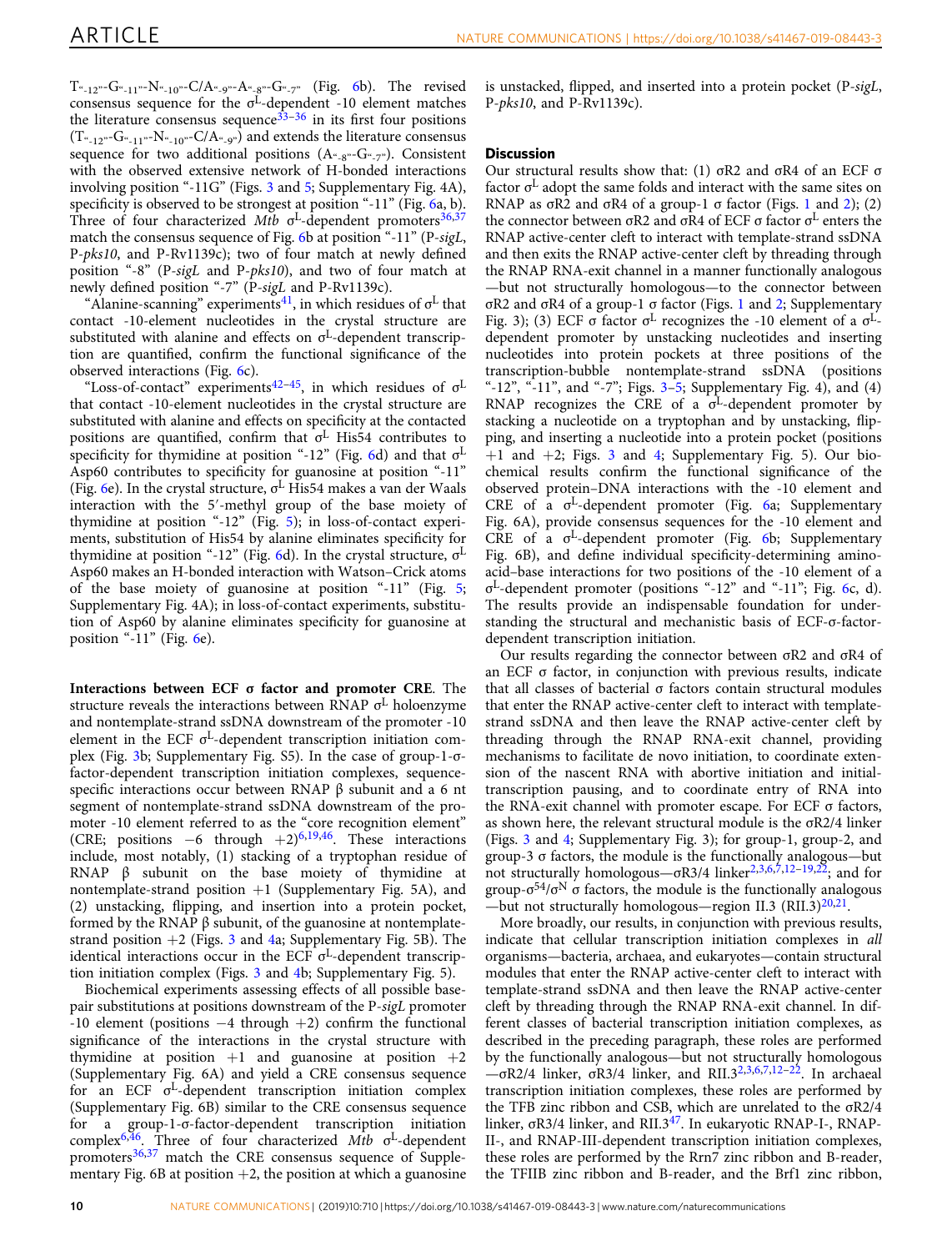respectively, each of which is unrelated to the σR2/4 linker, σR3/4 linker, and RII.3[48](#page-13-0)–[56](#page-13-0). It is extraordinary that non-homologous, structurally and phylogenetically unrelated, structural modules are used to perform the same roles in different transcription initiation complexes, and is unknown how or why this occurs.

Our results define the protein–DNA interactions that ECF σ factor  $\sigma^{\rm L}$  uses to recognize the -10 element of a  $\sigma^{\rm L}$ -dependent promoter. The consensus sequence obtained in this work for the 10-element of a  $\sigma^L$ -dependent promoter,  $T_{\alpha_{-12}}$ -G $_{\alpha_{-11}}$ -N $_{\alpha_{-10}}$ - $C/A_{\alpha_9\alpha_7}A_{\alpha_8\alpha_8}G_{\alpha_7\alpha_9}$  (Fig. [6](#page-8-0)b), confirms and extends the literatureconsensus sequence  $33-36$  $33-36$  $33-36$ , and the structural data of this work account for specificity at each specified position of the consensus sequence (Figs. [3](#page-5-0)–[5](#page-7-0); Supplementary Fig. 4).

Previous work indicates that RNAP-σ<sup>L</sup> holoenzyme prefers a C-G sequence immediately upstream of the -10-element  $(C_{-14}^{\circ}$ - $G_{-13}$ " in our numbering system)<sup>[33](#page-12-0)–[36](#page-12-0)</sup>. Further previous work indicates that this preference may be shared by many RNAP-ECF- $\sigma$ -factor holoenzymes<sup>[25](#page-12-0),[29](#page-12-0),[32](#page-12-0)–[35](#page-12-0),[38](#page-13-0),[57](#page-13-0)</sup>; for example, at least 8 of 10 Mtb RNAP-ECF-σ-factor holoenzymes-Mtb RNAP-σ<sup>C</sup>, -σ<sup>D</sup>, -σ<sup>E</sup>, -σ<sup>G</sup>, -σ<sup>H</sup>, -σ<sup>J</sup>, -σ<sup>L</sup>, and -σ<sup>M</sup> holoenzymes—exhibit this preference[32](#page-12-0)–[36](#page-12-0)[,38](#page-13-0). In this work, we performed crystallization using nucleic-acid scaffolds that did not contain  $\mathrm{C}_{\mathrm{``-14''}}\text{-}\mathrm{G}_{\mathrm{``-13''}},$  and therefore our crystal structures do not definitively account for the preference for  $\mathrm{C}_{\varepsilon_{1} 4^{\mathrm{n}} \textrm{-} \mathrm{G}_{\varepsilon_{1} 3^{\mathrm{n}} \textrm{-}}}$  However, with the assumption that template-strand nucleotides at positions "-14" and "-13" of a  $\sigma$ <sup>L</sup>dependent transcription initiation complex are positioned similarly to those in a group-1-σ-factor-dependent transcription initiation complex $15-18$  $15-18$  $15-18$ , our crystal structures suggest that the Cterminal α-helix of  $\sigma^L$  σR2 ( $\sigma^L$  residues 78–82) potentially could make direct, specificity-determining contacts with templatestrand nucleotides at these positions. A similar mechanism for recognition of C-G immediately upstream of the -10 element has been proposed for the group-3  $\sigma$  factor E. coli  $\sigma^{2858}$  $\sigma^{2858}$  $\sigma^{2858}$ .

Both our structural results and biochemical results point to the special importance of the nontemplate-strand nucleotide at position "-11" ("master nucleotide"; Figs. [3](#page-5-0)–[6;](#page-8-0) Supplementary Fig. 4A). Our results regarding recognition of the "-11" "master nucleotide" by an ECF σ factor are consistent with the NMR structure of a complex comprising σR2 from the E. coli ECF σ factor  $\sigma^E$  and a 5 nt oligodeoxyribonucleotide corresponding to part of the nontemplate strand of the -10 element of a  $\sigma^{E}$ dependent promoter $28,59$  $28,59$  $28,59$ . The NMR structure showed unstacking, flipping, and insertion into a protein pocket of the "-11" "master nucleotide" (a cytidine, rather than a guanosine, reflecting the different specificities of E. coli  $\sigma^E$  vs. Mtb  $\sigma^L$ )<sup>[28,](#page-12-0)[59](#page-13-0)</sup>. The NMR structure did not show unstacking and flipping of the nucleotide at position "-7", reflecting the fact that the oligodeoxyribonucleotide in the NMR structure did not extend to position "-7"[28](#page-12-0),[59](#page-13-0). The NMR structure also did not show unstacking of the nucleotide at position "-12"[28](#page-12-0),[59](#page-13-0), possibly reflecting an uncertainty in the NMR structure, or possibly reflecting a difference between E. coli  $\sigma^E$  and Mtb  $\sigma^L$  in recognition of position "-12".

Based on the NMR structure, Campagne et al. $28,59$  $28,59$  hypothesized that the loop of σR2 that forms the protein pocket into which the "-11" "master nucleotide" is inserted—"loop L3" (residues 63-72 of E. coli  $\sigma$ <sup>E</sup>, which correspond to residues 56-67 of Mtb σ <sup>L</sup>)—serves as a functionally independent, modular determinant of specificity at the "master-nucleotide" position, such that different loop-L3 sequences confer different specificities at the "master-nucleotide" position, in each case, through interactions with an unstacked, flipped, and inserted "master nucleotide". Campagne et al. $28,59$  $28,59$  supported this hypothesis by identifying examples of L3-loop sequences that conferred specificity for cytidine, thymidine, and adenosine at the "masternucleotide" position, and by providing evidence that swapping

L3-loop sequences swaps specificity at the "master-nucleotide" position. Our results provide further support for the hypothesis by identifying an example of an L3-loop sequence, the Mtb σ L loop-L3 sequence, that confers specificity for guanosine at the "master-nucleotide" position, and by documenting that specificity for guanosine involves interactions with an unstacked, flipped, and inserted "master nucleotide" (Figs. [3](#page-5-0)–[5](#page-7-0); Supplementary Fig. 4A).

In the crystal form identified and analyzed in this work, σR2 of each molecule of transcription initiation complex makes no interactions with other molecules of transcription initiation complex in the crystal lattice (Supplementary Fig. 7A), and, therefore, with this crystal form, it may be possible to substitute σR2 without losing the ability to form crystals (Supplementary Fig. 7A). This potentially provides a platform for systematic structural analysis of σR2 and σR2-DNA interactions for the 13 Mtb σ factors, by determination of crystal structures of transcription initiation complexes containing chimeric  $\sigma$  factors<sup>[57,60](#page-13-0)</sup> comprising σR2 of a Mtb σ factor of interest fused to the σR2/4 linker through σR4 of Mtb σ <sup>L</sup> (Supplementary Fig. 7B; left red arrow) and containing the promoter sequence for the Mtb σ factor of interest. In the crystal form identified and analyzed in this work, there also are no lattice interactions for the connector between σR2 and σR4, and it appears likely there would be no lattice interactions even if that connector were to contain σR3 and a σR3/4 linker, as in group-1, group-2, and group-3 σ factors (Supplementary Figure 7A). Accordingly, this crystal form potentially provides a platform for systematic structural analysis not only of σR2 and its protein-DNA interactions, but also of the connector between σR2 and σR4 and its protein-DNA interactions, for the 13 Mtb σ factors, by determination of crystal structures of transcription initiation complexes containing chimeric σ factors comprising σR2 and the connector of one Mtb σ factor fused to σR4 of Mtb σ <sup>L</sup> (Supplementary Figure 7B, right red arrow) and containing the promoter sequence for the Mtb σ factor of interest.

#### Methods

M. tuberculosis RNAP core enzyme. Mtb RNAP core enzyme was prepared by coexpression of genes for Mtb RNAP β′ subunit, RNAP β subunit, N-terminally decahistidine-tagged RNAP α subunit, and RNAP ω subunit in E. coli [plasmids pACYC-rpoA, pCOLADuet-rpoB-rpoC, and pCDF-rpoZ<sup>[61](#page-13-0)</sup> (gift of J. Mukhopadhyay, Bose Institute, Kolkata, India); E. coli strain BL21(DE3) (Invitrogen)], followed by cell lysis, polyethylenimine precipitation, ammonium sulfate precipitation, immobilized-metal-ion affinity chromatography on Ni-NTA agarose (Qiagen), and anion-exchange chromatography on Mono Q (GE Healthcare), as described<sup>[19](#page-12-0)</sup>.

**M. tuberculosis RNAP**  $\sigma^A$ . Mtb RNAP  $\sigma^A$  was prepared by expression of a gene for N-terminally hexahistidine-tagged Mtb  $\sigma^A$  in E. coli [plasmid pET30a-Mtb- $\sigma^A$ <sup>[62](#page-13-0)</sup> (gift of S. Rodrigue, Universitė de Sherbrooke, Canada); E. coli strain BL21(DE3) (Invitrogen)], followed by cell lysis, immobilized-metal-ion affinity chromatography on Ni-NTA agarose (Qiagen), and anion-exchange chromatography on Mono Q (GE Healthcare), as described<sup>[19](#page-12-0)</sup>.

**M. tuberculosis**  $\sigma^L$ . Mtb RNAP  $\sigma^L$  was prepared by expression of a gene for Nterminally hexahistidine-tagged Mtb  $\sigma^L$  in E. coli, followed by cell lysis, immobilized-metal-ion affinity chromatography on Ni-NTA agarose (Qiagen), and anion-exchange chromatography on Mono Q (GE Healthcare), as follows. E. coli strain BL21(DE3) (Invitrogen) was transformed with plasmid pSR32 $62$  (gift of S. Rodrigue, Universitė de Sherbrooke, Canada), encoding N-terminally hexahistidine-tagged Mtb  $\sigma$ <sup>L</sup> under control of the bacteriophage T7 gene 10 promoter. Single colonies of the resulting transformants were used to inoculate 50 ml LB broth containing 50 μg/ml kanamycin, and cultures were incubated 16 h at 37 °C with shaking. Aliquots (10 ml) were used to inoculate 1 L LB broth containing 50 μg/ml kanamycin, cultures were incubated at 37 °C with shaking until  $OD_{600} = 0.8$ , cultures were induced by addition of isopropyl-β-D-thiogalactoside to 1 mM, and cultures were further incubated 16 h at 16 °C. Cells were harvested by centrifugation (4000×g; 15 min at 4 °C), re-suspended in buffer A (10 mM Tris-HCl, pH 7.9, 300 mM NaCl, 5 mM DTT, 0.1 mM phenylmethylsulfonyl fluoride, and 5% glycerol), and lysed using an EmulsiFlex-C5 cell disruptor (Avestin). The lysate was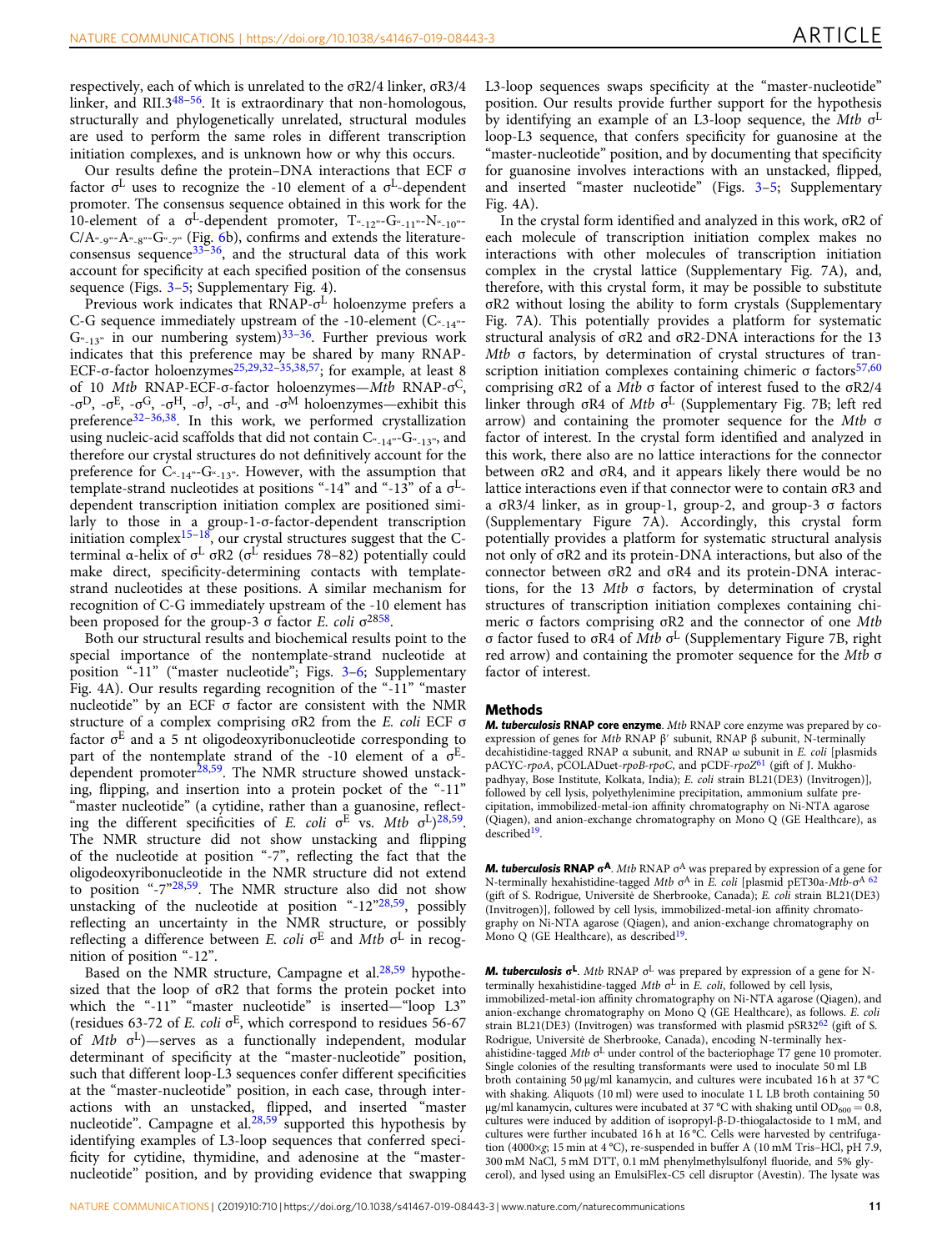centrifuged (20,000×g; 30 min at 4 °C), the pellet was re-suspended in buffer B (8 M urea, 10 mM Tris–HCl, pH 7.9, 10 mM MgCl<sub>2</sub>, 10 mM ZnCl<sub>2</sub>, 1 mM EDTA, 10 mM DTT and 10% glycerol), and the suspension was further centrifuged (20,000×g; 30 min at 4 °C). The supernatant was loaded onto a 5 ml column of Ni2+-NTA-agarose (Qiagen) pre-equilibrated in buffer B, and the column was washed with 9 × 15 ml buffer B containing 5, 10, 20, 30, 40, 50, 60, 70, and 80 mM imidazole, and eluted with 50 ml buffer B containing 200 mM imidazole. The sample was subjected to step dialysis for renaturation [10 kDa MWCO Amicon Ultra-15 centrifugal ultrafilters (EMD Millipore); dialysis 4 h at 4 °C against 8 volumes 50% (v/v) buffer C (10 mM Tris–HCl, pH 7.9, 200 mM NaCl, 1 mM DTT, 0.1 mM EDTA, and 5% glycerol) in buffer B; dialysis 4 h at 4 °C against 8 volumes 75% (v/v) buffer C in buffer B; dialysis 4 h at 4°C against 8 volumes 87.5% (v/v) buffer C in buffer B; and dialysis 4 h at 4 °C against 8 volumes buffer C]; further purified by gel filtration chromatography on a HiLoad 16/60 Superdex 200 prep grade column (GE Healthcare) in 20 mM Tris–HCl, pH 8.0, 100 mM NaCl, 5 mM MgCl<sup>2</sup> , and 1 mM 2-mercaptoethanol; concentrated to 10 mg/ml in the same buffer using 10 kDa MWCO Amicon Ultra-15 centrifugal ultrafilters (EMD Millipore); and stored in aliquots at −80 °C. Yields were ~5 mg/L, and purities were ~95%.

Alanine-substituted  $\sigma^L$  derivatives were prepared as described above for the preparation of  $\sigma^{\text{L}}$ , but using plasmid pSR32 derivatives constructed using sitedirected mutagenesis (QuikChange Site-Directed Mutagenesis Kit; Agilent).

Selenomethionine-substituted  $\sigma$ <sup>L</sup> was prepared as described above for the preparation of σ <sup>L</sup>, but using production cultures in 2 L SelenoMethionine Medium Base plus Nutrient Mix<sup>[63](#page-13-0)</sup> (Molecular Dimensions) containing 50  $\mu$ g/ml kanamycin, incubating at 37 °C with shaking until  $OD_{600} = 0.8$ , adding L-selenomethionine (Molecular Dimensions) to 0.3 mM and incubating 15 min at 37 °C with shaking, and adding isopropyl-β-D-thiogalactoside to 0.5 mM IPTG and incubating 16 h at 16 °C with shaking.

**M. tuberculosis RNAP**  $\sigma^A$  **holoenzyme**. Mtb RNAP  $\sigma^A$  holoenzyme was prepared by co-expression of genes for Mtb RNAP β′ subunit, RNAP β subunit, Nterminally decahistidine-tagged RNAP α subunit, RNAP ω subunit, and Nterminally hexahistidine-tagged σ <sup>A</sup> in E. coli [plasmids pACYC-rpoA-sigA, pCO-LADuet-rpoB-rpoC, and pCDF-rpoZ<sup>[61](#page-13-0)</sup> (gift of J. Mukhopadhyay, Bose Institute, Kolkata, India); E. coli strain BL21 (DE3) (Invitrogen, Inc.)], followed by use of cell lysis, polyethylenimine precipitation, ammonium sulfate precipitation, immobilized-metal-ion affinity chromatography on Ni-NTA agarose (Qiagen), and anion-exchange chromatography on Mono Q (GE Healthcare), as described<sup>[19](#page-12-0)</sup>.

**M. tuberculosis RNAP**  $\sigma^{\textsf{L}}$  **holoenzyme**. Mtb RNAP core enzyme and Mtb  $\sigma^{\textsf{L}}$  or  $\sigma^{\textsf{L}}$ derivative were incubated in a 1:4 ratio in 20 mM Tris–HCl, pH 8.0, 100 mM NaCl, 5 mM MgCl<sub>2</sub>, and 1 mM 2-mercaptoethanol for 12 h at 4 °C. The reaction mixture was applied to a HiLoad 16/60 Superdex S200 column (GE Healthcare) equilibrated in the same buffer, and the column was eluted with 120 ml of the same buffer. Fractions containing Mtb RNAP  $\sigma^L$  holoenzyme were pooled, concentrated to ~10 mg/ml using 30 kDa MWCO Amicon Ultra-15 centrifugal ultrafilters (EMD Millipore), and stored in aliquots at −80 °C.

Oligonucleotides. Oligodeoxyribonucleotides (Integrated DNA Technologies) and the pentaribonucleotide 5′-CpUpCpGpA-3′ (TriLink) were dissolved in nucleasefree water (Ambion) to 3 mM and were stored at −80 °C.

Nucleic-acid scaffolds. Nucleic-acid scaffolds RPitc5\_sp4, RPitc5\_sp5, RPitc5\_sp6, and RPo\_sp6 (sequences in Supplementary Fig. 2) were prepared as follows: nontemplate-strand oligodeoxyribonucleotide (0.5 mM), template-strand oligodeoxyribonucleotide (0.55 mM), and, where indicated, pentaribonucleotide  $(1 \text{ }\mathrm{mM})$  in 40  $\mu$ l 20 mM Tris-HCl, pH 8.0, 100 mM NaCl, 5 mM MgCl<sub>2</sub>, and 1 mM 2-mercaptoethanol, were heated 5 min at 95 °C, cooled to 25 °C in 2 °C steps with 1 min per step using a thermal cycler (Applied Biosystems), and stored at −80 °C.

Transcription initiation complexes. Transcription initiation complexes were assembled by mixing 16 μl 50 μM Mtb RNAP σ<sup>L</sup> holoenzyme (in 20 mM Tris-HCl, pH 8.0, 75 mM NaCl, 5 mM MgCl<sub>2</sub>, and 5 mM dithiothreitol) and 4 µl 0.4 mM nucleic-acid scaffold (previous section) in 5 mM Tris–HCl, pH 7.7, 0.2 M NaCl, and 10 mM  $MgCl<sub>2</sub>$ , and incubating 1 h at 25 °C.

Crystallization, cryo-cooling, and crystal soaking. Robotic crystallization trials were performed for Mtb RPitc5-σ<sup>L</sup>\_sp6 using a Gryphon liquid handling system (Art Robbins Instruments), commercial screening solutions (Emerald Biosystems, Hampton Research, and Qiagen), and the sitting-drop vapor-diffusion technique (drop: 0.2 µl transcription initiation complex (previous section) plus 0.2 µl screening solution; reservoir: 60 µl screening solution; 22 °C). 900 conditions were screened. Under several conditions, Mtb RPitc5-σ<sup>L</sup>\_sp6 crystals appeared within 2 weeks. Conditions were optimized using the hanging-drop vapor-diffusion technique at 22 °C. The optimized conditions for Mtb RPitc5-σ<sup>L</sup>\_sp6 (drop: 1 μl 40 μM Mtb RPitc5-σ<sup>L</sup>\_sp6 in 20 mM Tris–HCl, pH 8.0, 75 mM NaCl, 5 mM MgCl<sub>2</sub>, and 5 mM dithiothreitol plus 1 µl 100 mM sodium citrate, pH 5.5, 200 mM sodium acetate, and 10% PEG4000; reservoir: 400 µl 100 mM sodium citrate, pH

5.5, 200 mM sodium acetate, and 10% PEG4000; 22 °C) yielded high-quality, rodlike crystals with dimensions of  $0.4$  mm  $\times$  0.1 mm  $\times$  0.1 mm in 2 weeks (Supplementary Fig. 2). Crystals were transferred to reservoir solution containing 18% (v/v) (2 R,3 R)-(-)-2,3-butanediol (Sigma-Aldrich) and flash-cooled with liquid nitrogen. Analogous procedures were used for Mtb RPitc5-σ<sup>L</sup>\_sp4, RPitc5-σ<sup>L</sup>\_sp5, RPitc-σ<sup>L</sup>\_sp6, [BrU]RPo-σ<sup>L</sup>\_sp6, and [SeMet15,76] RPo-σ<sup>L</sup>\_sp6.

Diffraction data collection. Diffraction data were collected from cryo-cooled crystals at Argonne National Laboratory beamline 19ID-D and Stanford Syn-chrotron Radiation Lightsource SSRL-9-2. Data were processed using HKL2000<sup>[64](#page-13-0)</sup>. The resolution cut-off criteria were: (i)  $I/\sigma$  > = 1.0, (ii) CC<sub>1/2</sub> (highest resolution shell $) > 0.5$ .

**Structure determination and structure refinement**. The structure of Mth RPitc5σ <sup>L</sup>\_sp6 was solved by molecular replacement with MOLREP[65](#page-13-0) using the structure of Mtb RPo (PDB 5UHA)<sup>[19](#page-12-0)</sup>, omitting  $\sigma^A$  and nucleic acids, as the search model. One molecule of RNAP was present in the asymmetric unit. Early-stage refinement included rigid-body refinement of RNAP core enzyme, followed by rigid-body refinement of each subunit of RNAP core enzyme, followed by rigid-body refinement of 38 domains of RNAP core enzyme (methods as described<sup>[6](#page-12-0)</sup>). Electron density for σ <sup>L</sup> and nucleic acids was unambiguous, but was not included in models in early-stage refinement. Cycles of iterative model building with Coot<sup>[66](#page-13-0)</sup> and refinement with Phenix<sup>[67](#page-13-0)</sup> then were performed. Improvement of the coordinate model resulted in improvement of phasing, and electron density maps for σ <sup>L</sup> and nucleic acids, which were not included in models at this stage, improved over successive cycles. σ <sup>L</sup> and nucleic acids then were built into the model and refined in a stepwise fashion. The final model was generated by XYZ-coordinate refinement with secondary-structure restraints, followed by group B-factor and individual Bfactor refinement. The final model, refined to  $R_{work}$  and  $R_{free}$  of 0.19 and 0.23, respectively, was deposited in the PDB with accession code 6DVC (Table [1](#page-3-0)).

Analogous procedures were used to solve and preliminarily refine structures of Mtb RPitc5-σ <sup>L</sup>\_sp4, RPitc5-σ <sup>L</sup>\_sp5, RPitc5-σ <sup>L</sup>\_sp6, and [BrU]RPo-σ <sup>L</sup>\_sp6; models of σ<sup>L</sup> and nucleic acids then were built into mF<sub>o</sub>-DF<sub>c</sub> difference maps, and additional cycles of refinement and model building were performed. The final models were deposited in the PDB with accession codes 6DV9, 6DVB, and 6DVD (Table [1\)](#page-3-0).

Analogous procedures were used to solve and preliminarily refine the structure of [SeMet15,76]RPo-σ<sup>L</sup>\_sp6; selenium anomalous signals then were used to determine positions of  $\sigma$ <sup>L</sup> SeMet15 and  $\sigma$ <sup>L</sup> SeMet76, and to confirm the register of σ <sup>L</sup> protein residues. The final model was deposited in the PDB with accession code 6DVE (Table [1\)](#page-3-0).

Distance cut-offs for assignment of H-bonds and van der Waals interactions were 3.5 and 4.5 Å, respectively.

**Transcription assays**. For transcription experiments in Fig. [6](#page-8-0) and Supplementary Figs. 1E and 6, reaction mixtures contained (10 µl): 75 nM Mtb RNAP σ L holoenzyme or Mtb RNAP σ<sup>L</sup> holoenzyme derivative, 25 nM DNA fragment P-N 25-lac [5′-GCCGCC-3′, followed by positions −100 to −1 of bacteriophage T5 N 25 promoter<sup>[68](#page-13-0)</sup>, followed by positions +1 to +9 of E. coli P-lac<sup>[69](#page-13-0)</sup>, followed by 5'-A GGATCACAATTTCACACAG-3′; prepared by annealing synthetic oligodeoxyribonucleotides, followed by PCR amplification] or DNA fragment P-sigL-lac or single-base-pair-substituted derivative thereof [5′-GCCGCC-3′, followed by positions  $-100$  to  $-1$  of *Mtb* P-sigL<sup>[36](#page-12-0)–[38](#page-13-0)</sup> or single-base-pair-substituted derivative thereof, followed by positions +1 to +9 of E. coli P-lac<sup>[69](#page-13-0)</sup>, followed by 5'-AGGA TCACAATTTCACACAG-3′; prepared by annealing synthetic oligodeoxyribonucleotides, followed by PCR amplification], 100 μM [α<sup>32</sup>P]-UTP (0.03 Bq/ fmol), 100 µM ATP, and 100 µM GTP in transcription buffer (40 mM Tris–HCl, pH 8.0, 75 mM NaCl, 5 mM MgCl<sub>2</sub>, 2.5 mM DTT, and 12.5% glycerol). Reaction components other than DNA and nucleotides were pre-incubated 5 min at 22 °C; DNA was added and reaction mixtures were incubated 5 min at 37 °C; and nucleotides were added and reaction mixtures were further incubated 5 min at 37 °C. Reactions were terminated by addition of  $2 \mu$ l loading buffer (80% formamide, 10 mM EDTA, 0.04% bromophenol blue, and 0.04% xylene cyanol). Products were heated 5 min at 95 °C, cooled 5 min on ice, and applied to 16% polyacrylamide (19:1 acrylamide:bisacrylamide, 7 M urea) slab gels (Bio-Rad), electrophoresed in TBE (90 mM Tris–borate, pH 8.0, and 0.2 mM EDTA), and analyzed by storage-phosphor scanning (Typhoon: GE Healthcare). Relative transcriptional activities were calculated from yields of full-length RNA products.

Transcription experiments in Supplementary Fig. 1F were performed in the same manner as transcription experiments in Fig. [6](#page-8-0) and Supplementary Figs. 1E and 6, but using reaction mixtures containing (10 µl): 600 nM Mtb RNAP  $\sigma^I$ holoenzyme, 400 nM annealed nontemplate and template strands of nucleic-acid scaffolds RPitc5\_sp4, RPitc5\_sp5, RPitc\_sp6, and RPitc5\_sp7 (sequences in Supplementary Fig. 2 for RPitc5\_sp4, RPitc5\_sp5, RPitc\_sp6; 5′-CGTGTCAGTA AGCTGTCACGGATGCAGG-3′ and 5′-CCTGCATCCGTGAGTCGAGGG-3′ for RPitc5\_sp7), 1 mM  $\left[\alpha^{32}P\right]$ -UTP (0.003 Bq/fmol), 1 mM ATP, and 1 mM CTP in transcription buffer.

Transcription experiments in Supplementary Fig. 1G were performed in the same manner as transcription experiments in Fig. [6](#page-8-0) and Supplementary Figs. 1E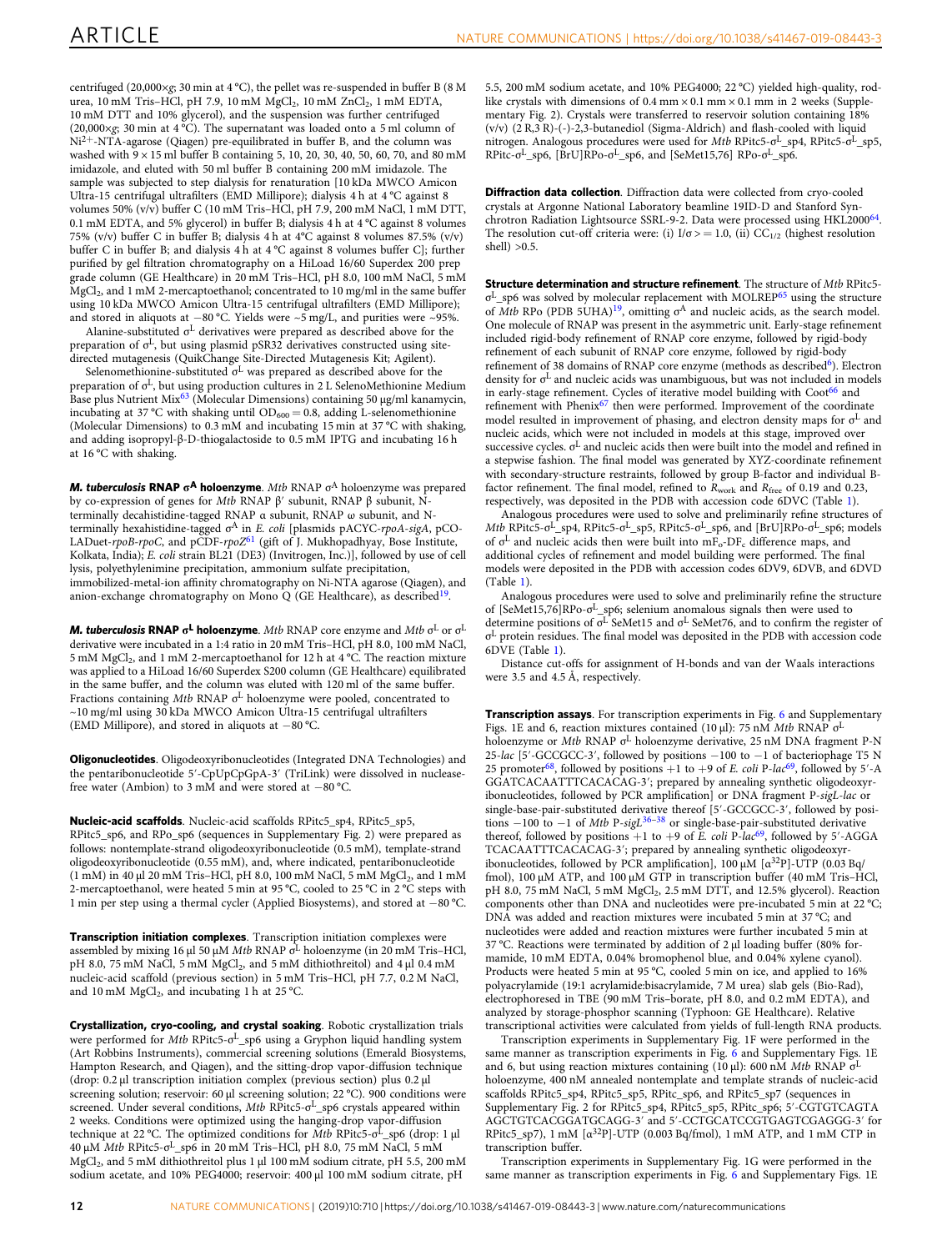<span id="page-12-0"></span>and 6, but using reaction mixtures containing (10 µl): 75 nM *Mtb* RNAP  $\sigma^{\text{L}}$ holoenzyme, 25 nM annealed nontemplate and template strands of nucleic-acid scaffolds RPitc5\_sp4, RPitc5\_sp5, RPitc\_sp6, and RPitc5\_sp7 (sequences as in preceding paragraph), 500 μM GpA (added together with nucleotides), 100 µM [α <sup>32</sup>P]-UTP (0.03 Bq/fmol), and 100 μM CTP in transcription buffer.

Transcription experiments in Supplementary Fig. 3C (left panel and lanes 1–2 in right panel) were performed in the same manner as transcription experiments in Fig. [6](#page-8-0) and Supplementary Figs. 1E and 6, but including 500 μM ApA (TriLink) in reaction mixtures (added together with nucleotides).

Transcript-release assays. Transcript-release assays<sup>[70](#page-13-0)</sup> (Supplementary Fig. 3B, right panel, lanes 3–4) were performed by carrying out transcription experiments with transcription complexes immobilized on streptavidin-coated magnetic beads, dividing reaction mixtures into supernatants and pellets by magnetic partitioning, and analyzing transcripts in supernatants (released transcripts) and pellets (unreleased transcripts). Reaction mixtures contained (50 µl): 75 nM Mtb RNAP σ <sup>L</sup> holoenzyme, 25 nM DNA fragment biotin-P-sigL-lac immobilized on streptavidin-coated magnetic beads [prepared by mixing 1.25 pmol biotinylated DNA fragment (biotin incorporated at 5′ end of nontemplate-strand oligodeoxyribonucleotide during synthesis) and 0.05 mg Streptavidin MagneSphere Paramagnetic Particles (Promega; pre-washed with  $3 \times 150$  µl transcription buffer) in 100 µl transcription buffer 30 min at 22 °C, and performing three cycles of removal of supernatant by magnetic partitioning followed by re-suspension in 150 μl transcription buffer at 22 °C], 500 μM ApA, 100 μM [α<sup>32</sup>P]-UTP (0.03 Bq/fmol), 100 µM ATP, and 100 μM GTP in transcription buffer. Reaction components other than bead-immobilized DNA, ApA, and NTPs were pre-incubated 5 min at 22 °C; bead-immobilized DNA was added and reaction mixtures were incubated 5 min at 37 °C; and ApA and NTPs were added and incubated 5 min at 37 °C. Reaction mixtures were separated into supernatants and pellets by magnetic partitioning. Supernatants were mixed with 10 µl loading buffer, heated 5 min at 95 °C, cooled 5 min on ice, and analyzed by urea-PAGE and storage-phosphor imaging as in the preceding section. Pellets were washed with  $3 \times 200$  µl transcription buffer at 22 °C; mixed with 50 µl loading buffer, heated 5 min at 95 °C, cooled 5 min on ice, and analyzed by urea-PAGE and storage-phosphor imaging as in the preceding section.

Data analysis. Data for transcription activities are means of at least three technical replicates.

Reporting summary. Further information on research design is available in the Nature Research Reporting Summary linked to this article.

#### Data availability

Atomic coordinates and structure factors for the crystal structures of Mtb RPitc5-σ<sup>L</sup>\_sp4, RPitc5-σ<sup>L</sup>\_sp5, RPitc5-sL\_sp6, [BrU]RPo-σ<sup>L</sup>\_sp6, and [SeMet15,76]RPo-σ<sup>L</sup>\_sp6 have been deposited in the PDB with accession codes PDB 6DV9, 6DVB, 6DVC, 6DVD, and 6DVE, respectively. The source data underlying Fig. 6a, c–e and Supplementary Figs. 1C, 1E–G, 3C, and 6A are provided as a Source Data File. Other data are available from the corresponding author upon reasonable request.

Received: 16 October 2018 Accepted: 11 January 2019 Published online: 12 February 2019

#### References

- 1. Feklistov, A., Sharon, B. D., Darst, S. A. & Gross, C. A. Bacterial sigma factors: a historical, structural, and genomic perspective. Annu. Rev. Microbiol. 68, 357–376 (2014).
- 2. Murakami, K., Masuda, S. & Darst, S. Structural basis of transcription initiation: RNA polymerase holoenzyme at 4 Å resolution. Science 296, 1280–1284 (2002).
- 3. Vassylyev, D. et al. Crystal structure of a bacterial RNA polymerase holoenzyme at 2.6 Å resolution. Nature 417, 712-719 (2002)
- 4. Mekler, V. et al. Structural organization of bacterial RNA polymerase holoenzyme and the RNA polymerase-promoter open complex. Cell 108, 599–614 (2002).
- 5. Kulbachinskiy, A. & Mustaev, A. Region 3.2 of the sigma subunit contributes to the binding of the 3′-initiating nucleotide in the RNA polymerase active center and facilitates promoter clearance during initiation. J. Biol. Chem. 281, 18273–18276 (2006).
- 6. Zhang, Y. et al. Structural basis of transcription initiation. Science 338, 1076–1080 (2012).
- 7. Basu, R. et al. Structural basis of transcription initiation by bacterial RNA polymerase holoenzyme. J. Biol. Chem. 289, 24549–24559 (2014).
- 8. Pupov, D., Kuzin, I., Bass, I. & Kulbachinskiy, A. Distinct functions of the RNA polymerase sigma subunit region 3.2 in RNA priming and promoter escape. Nucleic Acids Res. 42, 4494–4504 (2014).
- Duchi, D. et al. RNA polymerase pausing during initial transcription. Mol. Cell 63, 939–950 (2016).
- 10. Lerner, E. et al. Backtracked and paused transcription initiation intermediate of Escherichia coli RNA polymerase. Proc. Natl Acad. Sci. USA 113, E6562–E6571 (2016).
- 11. Dulin, D. et al. Pausing controls branching between productive and nonproductive pathways during initial transcription in bacteria. Nat. Commun. 9, 1478 (2018).
- 12. Murakami, K. The x-ray crystal structure of Escherichia coli RNA polymerase sigma70 holoenzyme. J. Biol. Chem. 288, 9126–9134 (2013).
- 13. Bae, B. et al. Phage T7 Gp2 inhibition of Escherichia coli RNA polymerase involves misappropriation of sigma70 domain 1.1. Proc. Natl Acad. Sci. USA 110, 19772–19777 (2013).
- 14. Zhang, Y. et al. GE23077 binds to the RNA polymerase 'i' and 'i+1′ sites and prevents the binding of initiating nucleotides. eLife 3, e02450 (2014).
- Zuo, Y. & Steitz, T. Crystal structures of the E. coli transcription initiation complexes with a complete bubble. Mol. Cell 58, 534–540 (2015).
- 16. Bae, B., Feklistov, A., Lass-Napiorkowska, A., Landick, R. & Darst, S. Structure of a bacterial RNA polymerase holoenzyme open promoter complex. eLife 4, e08504 (2015).
- 17. Feng, Y., Zhang, Y. & Ebright, R. H. Structural basis of transcription activation. Science 352, 1330–1333 (2016).
- 18. Hubin, E. et al. Structure and function of the mycobacterial transcription initiation complex with the essential regulator RbpA. eLife 6, e22520 (2017).
- 19. Lin, W. et al. Structural basis of Mycobacterium tuberculosis transcription and transcription inhibition. Mol. Cell 66, 169–179 (2017).
- 20. Yang, Y. et al. Structures of the RNA polymerase-sigma54 reveal new and conserved regulatory strategies. Science 349, 882–885 (2015).
- 21. Glyde, R. et al. Structures of RNA polymerase closed and intermediate complexes reveal mechanisms of DNA opening and transcription initiation. Mol. Cell 67, 106–116 (2017).
- 22. Liu, B., Zuo, Y. & Steitz, T. A. Structures of E. coli sigmaS-transcription initiation complexes provide new insights into polymerase mechanism. Proc. Natl Acad. Sci. USA 113, 4051–4056 (2016).
- 23. Lonetto, M., Brown, K., Rudd, K. E. & Buttner, M. Analysis of the Streptomyces coelicolor sigE gene reveals the existence of a subfamily of eubacterial RNA polymerase sigma factors involved in the regulation of extracytoplasmic functions. Proc. Natl Acad. Sci. USA 91, 7573–7577 (1994).
- 24. Missiakas, D. & Raina, S. The extracytoplasmic function sigma factors: role and regulation. Mol. Microbiol. 28, 1059–1066 (1998).
- 25. Helmann, J. The extracytoplasmic function (ECF) sigma factors. Adv. Microb. Physiol. 46, 47–110 (2002).
- 26. Staron, A. et al. The third pillar of bacterial signal transduction: classification of the extracytoplasmic function (ECF) sigma factor protein family. Mol. Microbiol. 74, 557–581 (2009).
- 27. Mascher, T. Signaling diversity and evolution of extracytoplasmic function (ECF) sigma factors. Curr. Opin. Microbiol. 16, 148–155 (2013).
- 28. Campagne, S., Allain, F. & Vorholt, J. Extra cytoplasmic function sigma factors, recent structural insights into promoter recognition and regulation. Curr. Opin. Struct. Biol. 30, 71–78 (2015).
- 29. Helmann, J. Bacillus subtilis extracytoplasmic function (ECF) sigma factors and defense of the cell envelope. Curr. Opin. Microbiol. 30, 122–132 (2016).
- 30. Sineva, E., Savkina, M. & Ades, S. Themes and variations in gene regulation by extracytoplasmic function (ECF) sigma factors. Curr. Opin. Microbiol. 36, 128–137 (2017).
- 31. Manganelli, R. et al. Sigma factors and global gene regulation in Mycobacterium tuberculosis. J. Bacteriol. 186, 895–902 (2004).
- 32. Rodrigue, S., Provvedi, R., Jacques, P., Gaudreau, L. & Manganelli, R. The sigma factors of Mycobacterium tuberculosis. FEMS Microbiol. Rev. 30, 926–941 (2006).
- 33. Sachdeva, P., Misra, R., Tyagi, A. & Singh, Y. The sigma factors of Mycobacterium tuberculosis: regulation of the regulators. FEBS J. 277, 605–626 (2010).
- 34. Newton-Foot, M. & Gey van Pittius, N. C. The complex architecture of mycobacterial promoters. Tuberculosis 93, 60–74 (2013).
- 35. Manganelli, R. Sigma factors: key molecules in Mycobacterium tuberculosis physiology and virulence. Microbiol. Spectr. 2, MGM2-0007-2013 (2014).
- 36. Hahn, M., Raman, S., Anaya, M. & Husson, R. The Mycobacterium tuberculosis extracytoplasmic-function sigma factor SigL regulates polyketide synthases and secreted or membrane proteins and is required for virulence. J. Bacteriol. 187, 7062–7071 (2005).
- 37. Dainese, E. et al. Posttranslational regulation of Mycobacterium tuberculosis extracytoplasmic-function sigma factor sigma L and roles in virulence and in global regulation of gene expression. Infect. Immun. 74, 2457–2461 (2006).